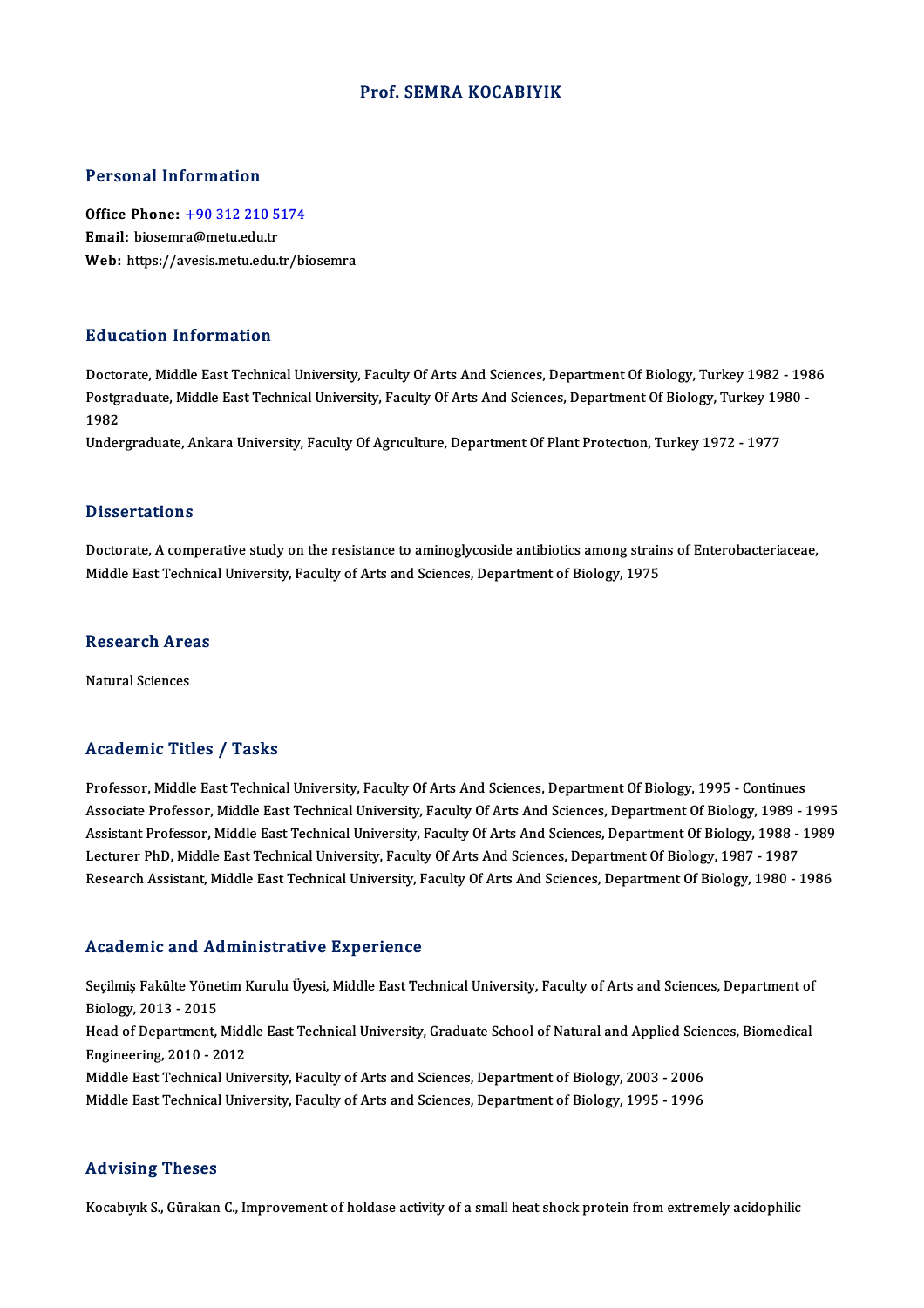Archaea, Postgraduate, Y.Kaçer(Student), 2019<br>POCARIVIK S., Transgriptome anglysia of therme

KOCABIYIK S., Transcriptome analysis of thermoplasma volcanium GSS1 under extreme stress, Postgraduate,<br>S.Zabcı(Student), 2015 Archaea, Postgraduate,<br>KOCABIYIK S., Transcrip<br>S.Zabcı(Student), 2015<br>KOCABIYIK S., Transcrip KOCABIYIK S., Transcriptome analysis of thermoplasma volcanium GSS1 under extreme stress, Postgraduate,<br>S.Zabcı(Student), 2015<br>KOCABIYIK S., Transcriptome analysis of Thermoplasma volcanium GSS11 under extreme stress, Post

S.Zabcı(Student), 2015<br>KOCABIYIK S., Transcript<br>S.ZABCI(Student), 2015<br>KOCABIYIK S. Structural KOCABIYIK S., Transcriptome analysis of Thermoplasma volcanium GSS11 under extreme stress, Postgraduate,<br>S.ZABCI(Student), 2015<br>KOCABIYIK S., Structural modelling and functional analysis of the engineered small heat-shock

S.ZABCI(Student), 2015<br>KOCABIYIK S., Structural modelling and functional analysis of the engineered small heat-shock protein,TPV-HSP14.3<br>from Thermoplasma volcanium, Postgraduate, I.SHERAJ(Student), 2014

KOCABIYIK S., Expression profiling of Thermoplasma volcanium GSS1 under stress conditions with specific emphasis on from Thermoplasma volcanium, Postgraduate, I.SHERAJ(Student), 2014<br>KOCABIYIK S., Expression profiling of Thermoplasma volcanium GSS1 under stress con<br>proteasome associated regulatory VAT genes, Postgraduate, T.YILMAZ(Stude KOCABIYIK S., Expression profiling of Thermoplasma volcanium GSS1 under stress conditions with specific emphasis on<br>proteasome associated regulatory VAT genes, Postgraduate, T.YILMAZ(Student), 2013<br>KOCABIYIK S., The role o

proteasome associated regulatory VAT genes, Postgrad<br>KOCABIYIK S., The role of small heat shock proteins of t<br>stress response, Postgraduate, S.Aygar(Student), 2011<br>VOCABIYIK S. VOLKAN M. Application of surface ophar KOCABIYIK S., The role of small heat shock proteins of the thermoacidophilic archaeon thermoplasma volcanium in<br>stress response, Postgraduate, S.Aygar(Student), 2011<br>KOCABIYIK S., VOLKAN M., Application of surface-enhanced

stress response, Postgraduate, S.Aygar(Student), 2011<br>KOCABIYIK S., VOLKAN M., Application of surface-enhanced raman scattering (SERS) method for genetic analyses,<br>Doctorate, S.KARABIÇAK(Student), 2011 KOCABIYIK S., VOLKAN M., Application of surface-enhanced raman scattering (SERS) method for genetic analyses,<br>Doctorate, S.KARABIÇAK(Student), 2011<br>KOCABIYIK S., The role of small heat shock proteins of the thermoacidophil

Doctorate, S.KARABIÇAK(Student), 2011<br>KOCABIYIK S., The role of small heat shock proteins of th<br>stress response, Postgraduate, S.AYGAR(Student), 2011<br>KOCABIYIK S. Heat shock response in Thermanlesma ve KOCABIYIK S., The role of small heat shock proteins of the thermoacidophilic archaeon, Thermoplasma volcanium<br>stress response, Postgraduate, S.AYGAR(Student), 2011<br>KOCABIYIK S., Heat shock response in Thermoplasma volcaniu

stress response, Postgraduate, S.AYGAR(Student), 2011<br>KOCABIYIK S., Heat shock response in Thermoplasma volcanium: Cloning an<br>chaperonin (thermosome) genes, Postgraduate, F.DOLDUR(Student), 2008<br>CALIK B. KOCABIVIK S. Becom KOCABIYIK S., Heat shock response in Thermoplasma volcanium: Cloning and differential expression<br>chaperonin (thermosome) genes, Postgraduate, F.DOLDUR(Student), 2008<br>ÇALIK P., KOCABIYIK S., Recombinant therapeutic protease

chaperonin (thermosome) genes, Postgraduate, F.DOLDUR(Student), 2008<br>ÇALIK P., KOCABIYIK S., Recombinant therapeutic protease production by Bacillus sp., Postgraduate,<br>N.KORKMAZ(Student), 2007

KOCABIYIK S., Determination of genes involved in the yellow rust disease of wheat, Doctorate, O.Bozkurt(Student), 2007 N.KORKMAZ(Student), 2007<br>KOCABIYIK S., Determination of genes involved in the yellow rust disease of wheat, Doctorate, O.Bozku<br>AKKAYA M., KOCABIYIK S., Determination of genes involved in yellow rust disease of wheat, Docto KOCABIYIK S., Determination<br>AKKAYA M., KOCABIYIK S., D<br>O.BOZKURT(Student), 2007<br>AKKAYA M., KOCABIVIK S. B

AKKAYA M., KOCABIYIK S., Determination of genes involved in yellow rust disease of wheat, Doctorate,<br>O.BOZKURT(Student), 2007<br>AKKAYA M., KOCABIYIK S., Biochemical characterization of recombinant 20S proteasome from Thermop 0.BOZKURT(Student), 2007<br>AKKAYA M., KOCABIYIK S., Biochemical characterization of recombinant 20S proteas<br>and cloning of its regulatory subunit gene, Postgraduate, G.BAYDAR(Student), 2006<br>KOCARIVIK S. Cloning and expressio AKKAYA M., KOCABIYIK S., Biochemical characterization of recombinant 20S proteasome from Thermoplasma vocand cloning of its regulatory subunit gene, Postgraduate, G.BAYDAR(Student), 2006<br>KOCABIYIK S., Cloning and expressio

and cloning of its regulatory subunit gene, Postgraduate, G.BAYDAR(Student), 2006<br>KOCABIYIK S., Cloning and expression of periplasmic (clp p-like) and membrane-boune<br>thermoplasma volcanium in escherichia coli, Postgraduate KOCABIYIK S., Cloning and expression of periplasmic (clp p-like) and membrane-bound serine protease genes of<br>thermoplasma volcanium in escherichia coli, Postgraduate, B.Demirok(Student), 2006<br>KOCABIYIK S., Cloning and expr

thermoplasma volcanium in escherichia coli, Postgraduate, B.Demirok(Student), 2006<br>KOCABIYIK S., Cloning and expression of periplasmic (CLpP-LIKE) and memrane-bound<br>thermoplasma volcanium in escherichia coli, Postgraduate, KOCABIYIK S., Cloning and expression of periplasmic (CLpP-LIKE) and memrane-bound serine protease genes of<br>thermoplasma volcanium in escherichia coli, Postgraduate, B.DEMİROK(Student), 2006<br>KOCABIYIK S., Expression of reco

thermoplasma volcanium in escherichia col<br>KOCABIYIK S., Expression of recombinant a<br>Postgraduate, B.KOYUNCU(Student), 2006<br>KOCABIYIK S. Biochamical characterization KOCABIYIK S., Expression of recombinant acid protease (thermopsin) gene from thermoplasma volcanium,<br>Postgraduate, B.KOYUNCU(Student), 2006<br>KOCABIYIK S., Biochemical characterization of recombinant 20s proteasome from ther

Postgraduate, B.KOYUNCU(Student), 2006<br>KOCABIYIK S., Biochemical characterization of recombinant 20s proteas<br>of it's regulatory subunit gene, Postgraduate, G.Baydar(Student), 2006<br>KOCABIYIK S. Inforence of quitabing notwor KOCABIYIK S., Biochemical characterization of recombinant 20s proteasome from thermoplasma volcation<br>of it's regulatory subunit gene, Postgraduate, G.Baydar(Student), 2006<br>KOCABIYIK S., Inference of switching networks by u of it's regulatory subunit<br>KOCABIYIK S., Inference o<br>D.AKÇAY(Student), 2005<br>AKKAYA M. KOCABIYIK S

KOCABIYIK S., Inference of switching networks by using a piecewise linear formulation, Postgraduate,<br>D.AKÇAY(Student), 2005<br>AKKAYA M., KOCABIYIK S., Cloning, expression and sequencing of citrate synthase from Thermoplasma D.AKÇAY(Student), 2005<br>AKKAYA M., KOCABIYIK S., Cloning, exp<br>Postgraduate, Ç.ÇEKİÇ(Student), 2004<br>KOCABIYIK S. Construction of various Postgraduate, Ç.ÇEKİÇ(Student), 2004<br>KOCABIYIK S., Construction of various fusion proteins of recombinant citrate synthase from thermoplasma volcanium,

Postgraduate, Ç.ÇEKİÇ(Student), 2004<br>KOCABIYIK S., Construction of various fusic<br>Postgraduate, S.ÖZDOĞAN(Student), 2004<br>KOCABIYIK S. Claning of an aytrasellular th KOCABIYIK S., Construction of various fusion proteins of recombinant citrate synthase from thermoplasma volcanium,<br>Postgraduate, S.ÖZDOĞAN(Student), 2004<br>KOCABIYIK S., Cloning of an extracellular thermostable acid protease

Postgraduate, S.ÖZDOĞ<br>KOCABIYIK S., Cloning<br>H.Özel(Student), 2003<br>AKKAVA M. KOCABIYIL KOCABIYIK S., Cloning of an extracellular thermostable acid protease from thermoplasma volcanium e.coli, Postgraduate<br>H.Özel(Student), 2003<br>AKKAYA M., KOCABIYIK S., Identification of the genes involved in "Phyotsiderophore

H.Özel(Student), 2003<br>AKKAYA M., KOCABIYIK S., Identification of the genes involve<br>wheat using RT-PCR, Postgraduate, Y.AKTAŞ(Student), 2003<br>AKKAYA M. KOCAPIYIK S. Investigations of wheat genes inve AKKAYA M., KOCABIYIK S., Identification of the genes involved in "Phyotsiderophore" synthesis and metal ion uptake in<br>wheat using RT-PCR, Postgraduate, Y.AKTAŞ(Student), 2003<br>AKKAYA M., KOCABIYIK S., Investigations of whea

wheat using RT-PCR, Postgraduate, Y.AKTAŞ(Student), 2003<br>AKKAYA M., KOCABIYIK S., Investigations of wheat genes involved in zinc efficiency mechanism using differential display<br>technique, Postgraduate, M.TÜRKTAS(Student), AKKAYA M., KOCABIYIK S., Investigations of wheat genes involved in zinc efficiency mechanism using differential display<br>technique, Postgraduate, M.TÜRKTAŞ(Student), 2003<br>KOCABIYIK S., Purification and characterization of c

fechnique, Postgraduate, M.TÜRKTAŞ(Student), 2003<br>KOCABIYIK S., Purification and characterization of cytoplasmic and prot<br>from Thermoplasma volcanium, Doctorate, İ.ÖZDEMİR(Student), 2003<br>AKKAYA M. KOCABIYIK S. Cloning of a KOCABIYIK S., Purification and characterization of cytoplasmic and proteasome associated chymotrypsin-like proteases<br>from Thermoplasma volcanium, Doctorate, İ.ÖZDEMİR(Student), 2003<br>AKKAYA M., KOCABIYIK S., Cloning of alph

from Thermoplasma volcanium, Doctorate, İ.ÖZDEMİR(Student), 2003<br>AKKAYA M., KOCABIYIK S., Cloning of alpha and beta subunit genes of 20 S proteasome from thermoplasma volcan<br>Postgraduate, G.SEYİT(Student), 2002<br>KOCABIYIK S AKKAYA M., KOCABIYIK S., Cloning of alpha and beta subunit genes of 20 S proteasome from thermoplasma volcanium,

Postgraduate, G.SEYİT(Student), 2002<br>KOCABIYIK S., Isolation of monobromoacetate and dichlaroacetate degrading bacteria from polluten se<br>analysis of haloacid de halogenaze geofypes by using polymerase choun reaction (PCR), KOCABIYIK S., Isolation<br>analysis of haloacid de l<br>B.FIRAT(Student), 2000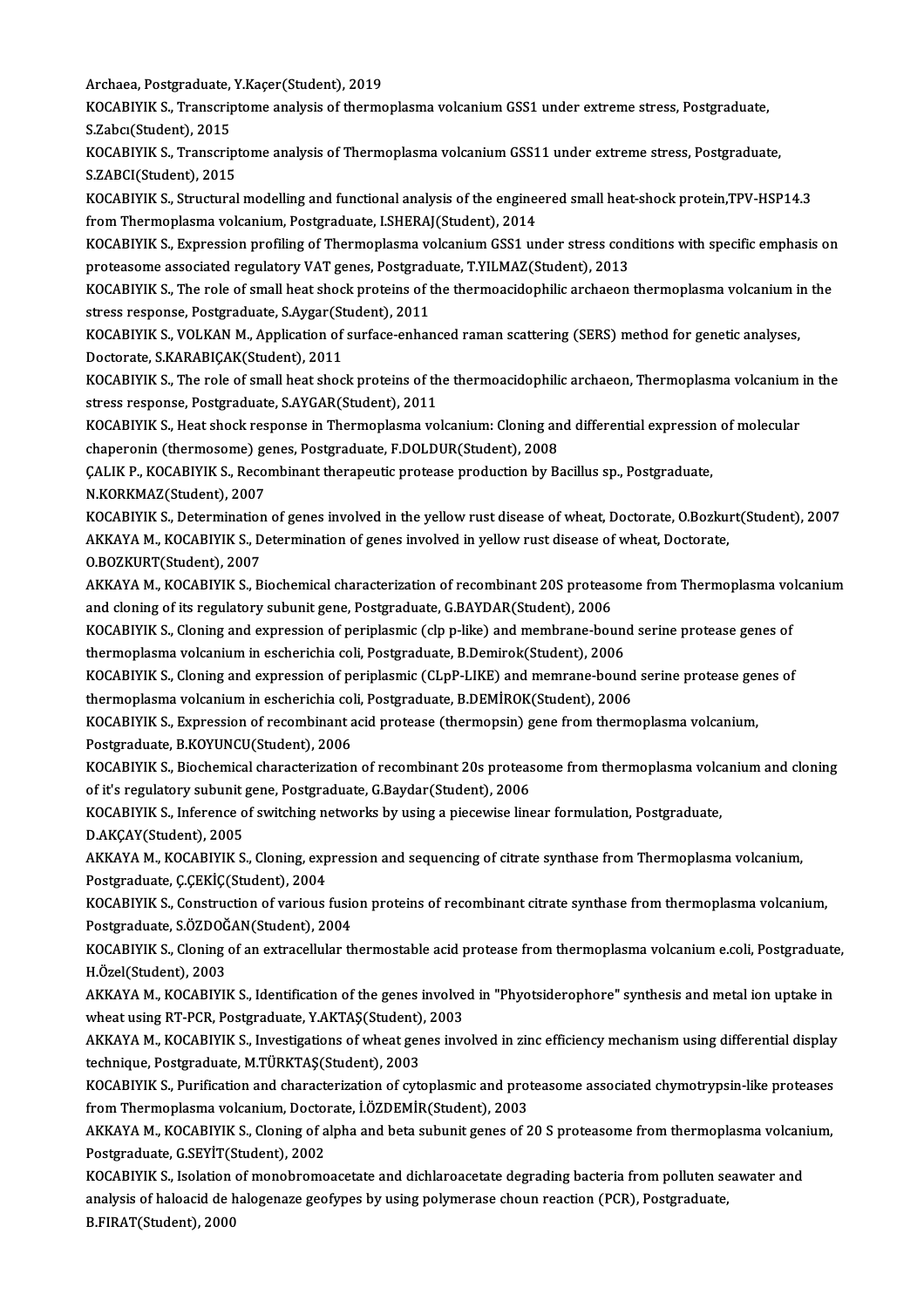KOCABIYIK S., Engineering of citrate synthase from thermoplasma acidophilum to investigate the molecular mechanisms<br>Of thermostability, Destante, LEPDURAN(Student), 2000. KOCABIYIK S., Engineering of citrate synthase from thermo<br>of thermostability, Doctorate, İ.ERDURAN(Student), 2000<br>KOCABIYIK S. Engineering of sitrate synthase from Therm KOCABIYIK S., Engineering of citrate synthase from thermoplasma acidophilum to investigate the molecular mechanisms<br>of thermostability, Doctorate, İ.ERDURAN(Student), 2000<br>KOCABIYIK S., Engineering of citrate synthase from

of thermostability, Doctorate, İ.ERDURAN(Student), 2000<br>KOCABIYIK S., Engineering of citrate synthase from Thermoplasma acidophilum to investigate the molecular mechansims<br>of Thermostability, Doctorate, İ.Erduran(Student), KOCABIYIK S., Engineering of citrate synthase from Thermoplasma acidophilum to investigate the molecular mecha<br>of Thermostability, Doctorate, İ.Erduran(Student), 2000<br>KOCABIYIK S., Isolation of monobromoacetate and dichlor

of Thermostability, Doctorate, İ.Erduran(Student), 2000<br>KOCABIYIK S., Isolation of monobromoacetate and dichloroacetate degrading bacteria from polluted seawater and<br>analysis of haloacid dehalogenase genotypes by using pol KOCA<br>analys<br>2000<br>KOCA analysis of haloacid dehalogenase genotypes by using polymerase chain reaction (PCR), Postgraduate, B.Fırat(Stud<br>2000<br>KOCABIYIK S., Protease activities of thermophilic microorganisms isolated from hot springs in Turkey: de

2000<br>KOCABIYIK S., Protease activities of thermophilic microorganisms isolated from hot springs in Turkey: detection of<br>alkaline serine protease gene sequences by polymerase chain reaction(PCR), Postgraduate, B.Erdem(Stude KOCABIYIK S., Protease activities of thermophilic microorganisms isolated from hot springs in Turkey: detection of<br>alkaline serine protease gene sequences by polymerase chain reaction(PCR), Postgraduate, B.Erdem(Student), alkaline serine protease gene sequences by polymerase chain reaction(PCR), Postgraduate, B.Erdem(Student), 1999<br>KOCABIYIK S., Protease activities of thermophilic microorganisms isolated from hot springs in Turkey: Detectio KOCABIYIK S., Protease activities of thermophilic microorganisms isolated from hot springs in Turkey: Detection of<br>alkaline serine protease gene sequences by polmerase chain reaction (PCR), Postgraduate, B.ERDEM(Student), alkaline serine protease gene sequences by polmerase chain reaction (PCR), Postgraduate, B.ERDEM(Student), 1999<br>Kocabıyık S., Arınç E., Field Evaluation of Cytochrome P450C1A1 mRNA Levels as a Monitor for Pollution, Postgr Kocabıyık S., Arınç E., Field Evaluation of Cytochrome P450C1A1 mRNA Levels as a Monitor for Pollution, Postgraduate,<br>E.Su(Student), 1998<br>KOCABIYIK S., AKKAYA M., Cloning and sequencing of a PCR amplicon of a novel dehalog

E.Su(Student), 1998<br>KOCABIYIK S., AKKAYA M., Cloning and sequencing of a PCF<br>Sp.Strain SEC896, Postgraduate, G.Mehmet(Student), 1997<br>KOCABIYIK S. Clouing and sequencing of a PCP amplican of KOCABIYIK S., AKKAYA M., Cloning and sequencing of a PCR amplicon of a novel dehalogenase gene from pseudomonas<br>Sp.Strain SEC896, Postgraduate, G.Mehmet(Student), 1997<br>KOCABIYIK S., Clouing and sequencing of a PCR amplican

Sp.Strain SEC896, Postgraduate, G.Mehmet(Student), 1997<br>KOCABIYIK S., Clouing and sequencing of a PCR amplican of a novel dehalogeuase gene from pseudomonas sp strain SE<br>896, Postgraduate, G.MEHMET(Student), 1997<br>KOCABIYIK KOCABIYIK S., Clouing and sequencing of a PCR amplican of a novel dehalogeuase gene from pseudomonas sp strain SEC<br>896, Postgraduate, G.MEHMET(Student), 1997<br>KOCABIYIK S., Detection of monochloroacetate degrading genotypes 896, Postgraduate, G.MEHMET(Student), 1997

KOCABIYIK S., Detection of monochloroacetate degrading genotypes of pseudomonas SP.Using PCR/DNA probe<br>Postgraduate, E.CABA(Student), 1996<br>KOCABIYIK S., The Effects of cysteine 43 mutation on catalytic properties and therm

Postgraduate, E.CABA(Student), 1996<br>KOCABIYIK S., The Effects of cysteine 43 mutation on catalytic properties<br>acidophilum citrate synthase, Postgraduate, İ.ERDURAN(Student), 1996<br>KOCABIYIK S. Cloning and aynressian of a ba KOCABIYIK S., The Effects of cysteine 43 mutation on catalytic properties and thermostability of thermoplasma<br>acidophilum citrate synthase, Postgraduate, İ.ERDURAN(Student), 1996<br>KOCABIYIK S., Cloning and expression of a h

acidophilum citrate synthase, Postgraduate, İ.ERDURAN(Student), 1996<br>KOCABIYIK S., Cloning and expression of a haloacid dehalogenase gene from pseudomanas sp. strain ISS ın E. coli,<br>Postgraduate, B.ASLAN(Student), 1995 KOCABIYIK S., Cloning and expression of a haloacid dehalogenase gene from pseudomanas sp. strain ISS in E. coli,<br>Postgraduate, B.ASLAN(Student), 1995<br>KOCABIYIK S., Dedection of aminoglycoside 3'-phosphotransferases by usin

Postgraduate, B.ASLAN(S<br>KOCABIYIK S., Dedection<br>A.KOÇER(Student), 1995<br>KOCABIYIK S. Claning and KOCABIYIK S., Dedection of aminoglycoside 3'-phosphotransferases by using Dna and antibodd probes, Postgradu<br>A.KOÇER(Student), 1995<br>KOCABIYIK S., Cloning and expression of a haloacid dehalogenase gene from pseudomanas SP.

A.KOÇER(Student), 1995<br>KOCABIYIK S., Cloning and expression of a haloacid dehalogenase gene from pseudomanas SP. strain 19S in e coli,<br>Postgraduate, B.Aslan(Student), 1995 KOCABIYIK S., Cloning and expression of a haloacid dehalogenase gene from pseudomanas SP. strain 19S in e coli,<br>Postgraduate, B.Aslan(Student), 1995<br>KOCABIYIK S., Detection of aminoglycoside 3'- phosphotransferases by usin

Postgraduate, B.Aslan(Stude<br>KOCABIYIK S., Detection of a<br>A.Sağıroğlu(Student), 1995<br>KOCABIYIK S. Malagular ana KOCABIYIK S., Detection of aminoglycoside 3'- phosphotransferases by using DNA and antibody probes, Postgr<br>A.Sağıroğlu(Student), 1995<br>KOCABIYIK S., Moleculer analysis of a unique type of S(alfa)-thallassemia, Doctorate, G.

A.Sağıroğlu(Student), 1995<br>KOCABIYIK S., Moleculer analysis of a unique type of S(alfa)-thallassemia, Doctorate, G.BALTA(Student), 1994<br>KOCABIYIK S., Molecular analysis of a unique type of thalassemia, Doctorate, G.Balta(S

KOCABIYIK S., Moleculer analysis of a unique type of S(alfa)-thallassemia, Doctorate, G.BALTA(Student), 1994<br>KOCABIYIK S., Molecular analysis of a unique type of thalassemia, Doctorate, G.Balta(Student), 1994<br>KOCABIYIK S., KOCABIYIK S., Molecular analysis of a ur<br>KOCABIYIK S., Pseudomanas aeruginosa<br>Postgraduate, M.ERGİN(Student), 1994<br>KOCABIYIK S. Beaudomanas aeruginosa KOCABIYIK S., Pseudomanas aeruginosa ses-938-1 elastase : Isolation microbiological and biochemical characterizations<br>Postgraduate, M.ERGİN(Student), 1994<br>KOCABIYIK S., Pseudomonas aeruginosa ses-938-1 elastase: isolation

Postgraduate, M.ERGİN(Student), 1994<br>KOCABIYIK S., Pseudomonas aeruginosa ses-938-1 elastase: isolation microbiological and biochemical characterizations,<br>Postgraduate, M.Ezgi(Student), 1994

#### **Jury Memberships**

Associate Professor Exam, Associate Professor Exam, Middle East Technical University, March, 2020 Associate Professor Exam, Associate Professor Exam, Middle East Technical University, March, 2020

#### Articles Published in Journals That Entered SCI, SSCI and AHCI Indexes

I. Effect of N-teminal extension of smal heat shock protein, Tpv HSP 14.3 on itsmolecular chaperone  $E$ ffect of<br>activity<br> $E$ chai S Effect of N-teminal<br>activity<br>Zabci S., Kocabıyık S.<br>NEW PIOTECHNOLO

activity<br>Zabci S., Kocabıyık S.<br>NEW BIOTECHNOLOGY, vol.33, 2016 (Journal Indexed in SCI)<br>Alpha exystallin domain mutations insusess haldasa sa

Zabci S., Kocabıyık S.<br>NEW BIOTECHNOLOGY, vol.33, 2016 (Journal Indexed in SCI)<br>II. Alpha crystallin domain mutations increase holdase capacity of the archeal small heat shock protein,<br>Tpv HSP 14.3 NEW BIOTECH<br>Alpha crystal<br>Tpv HSP 14.3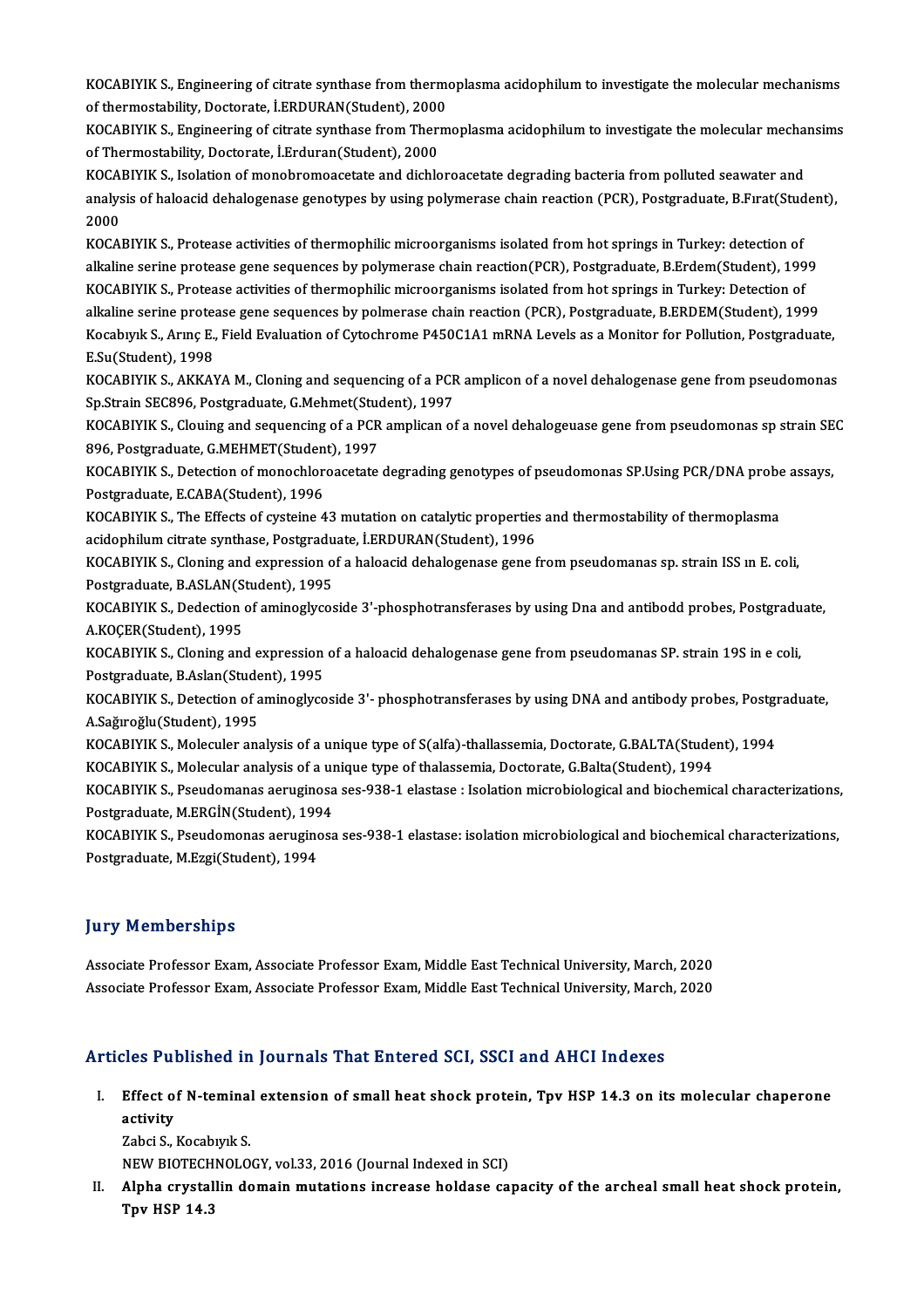KocabıyıkS.,ZabciS. Kocabıyık S., Zabci S.<br>NEW BIOTECHNOLOGY, vol.33, 2016 (Journal Indexed in SCI)<br>Preperation of silise seeted sebelt ferrite mesnetis per

III. Preparation of silica coated cobalt ferrite magnetic nanoparticles for the purification of histidine-<br>tagged proteins NEW BIOTECHNO<br>Preparation of s<br>tagged proteins<br>Avgan C. Kave M

Aygar G., Kaya M., Özkan N., Kocabıyık S., Volkan M.

JOURNAL OF PHYSICS AND CHEMISTRY OF SOLIDS, vol.87, pp.64-71, 2015 (Journal Indexed in SCI)

## Aygar G., Kaya M., Özkan N., Kocabıyık S., Volkan M.<br>JOURNAL OF PHYSICS AND CHEMISTRY OF SOLIDS, vol.87, pp.64-71, 2015 (Journal Indexed in SCI)<br>IV. Gene expression profiling of Thermoplasma volcanium under extreme stress **JOURNAL OF PHYSIC<br>Gene expression p<br>Zabci S., Kocabıyık S.<br>NEW PIOTECHNOLO** Gene expression profiling of Thermoplasma volcanium<br>Zabci S., Kocabıyık S.<br>NEW BIOTECHNOLOGY, vol.31, 2014 (Journal Indexed in SCI)<br>Effects of K97 mutations in the alpha exustallin domain

Zabci S., Kocabıyık S.<br>NEW BIOTECHNOLOGY, vol.31, 2014 (Journal Indexed in SCI)<br>V. Effects of K87 mutations in the alpha-crystallin domain of Tpv sHSP 14.3 on oligomerization and in<br>vitro chanorone activity NEW BIOTECHNOLOGY, vol.<br>Effects of K87 mutations<br>vitro chaperone activity<br>Kosabuul: S. Shanai I Effects of K87 muta<br>vitro chaperone ac<br>Kocabıyık S., Sharej I.<br>NEW PIOTECHNOLOG vitro chaperone activity<br>Kocabıyık S., Sharej I.<br>NEW BIOTECHNOLOGY, vol.31, 2014 (Journal Indexed in SCI)

Kocabıyık S., Sharej I.<br>NEW BIOTECHNOLOGY, vol.31, 2014 (Journal Indexed in SCI)<br>VI. Improvement of protein stability and enzyme recovery under stress conditions by using a small HSP<br>(thy USP 14.3) from Thermonlesma volgan NEW BIOTECHNOLOGY, vol.31, 2014 (Journal Indexed<br>Improvement of protein stability and enzyme re<br>(tpv-HSP 14.3) from Thermoplasma volcanium<br>Kosphyuk S. Avgar S Improvement of pr<br>(tpv-HSP 14.3) fro:<br>Kocabıyık S., Aygar S.<br>PROCESS PIOCHEMIS (tpv-HSP 14.3) from Thermoplasma volcanium<br>Kocabıyık S., Aygar S.<br>PROCESS BIOCHEMISTRY, vol.47, pp.1676-1683, 2012 (Journal Indexed in SCI)<br>Melegylar claning and se evrypession of Thermoplasme volcanium nro

Kocabıyık S., Aygar S.<br>PROCESS BIOCHEMISTRY, vol.47, pp.1676-1683, 2012 (Journal Indexed in SCI)<br>VII. Molecular cloning and co-expression of Thermoplasma volcanium proteasome subunit genes<br>Kocabıyık S., Ozdemir I., Zwi PROCESS BIOCHEMISTRY, vol.47, pp.1676-16<br>Molecular cloning and co-expression of<br>Kocabıyık S., Ozdemir I., Zwickl P., Ozdogan S.<br>PROTEIN EXPRESSION AND BURIEICATION x Molecular cloning and co-expression of Thermoplasma volcanium proteasome sublements of the Moreline Correct Se<br>PROTEIN EXPRESSION AND PURIFICATION, vol.73, pp.223-230, 2010 (Journal Indexed in SCI)<br>Fecential Structural and

### Kocabıyık S., Ozdemir I., Zwickl P., Ozdogan S.<br>PROTEIN EXPRESSION AND PURIFICATION, vol.73, pp.223-230, 2010 (Journal Indexed in SCI)<br>VIII. Essential Structural and Functional Features of Small Heat Shock Proteins in PROTEIN<br>Essentia<br>Process Essential S<br>Process<br>Kocabıyık S.<br>PROTEIN AN Process<br>Kocabıyık S.<br>PROTEIN AND PEPTIDE LETTERS, vol.16, pp.613-622, 2009 (Journal Indexed in SCI)<br>An extracellular - Penstatin insensitive asid protease prodused by Therme

Kocabıyık S.<br>PROTEIN AND PEPTIDE LETTERS, vol.16, pp.613-622, 2009 (Journal Indexed in SCI)<br>IX. An extracellular - Pepstatin insensitive acid protease produced by Thermoplasma volcanium<br>Kosphirik S. Ozel H PROTEIN AND PEPT<br>An extracellular -<br>Kocabiyik S., Ozel H.<br>PIOPESOUPCE TECH An extracellular - Pepstatin insensitive acid protease produced by Then<br>Kocabiyik S., Ozel H.<br>BIORESOURCE TECHNOLOGY, vol.98, pp.112-117, 2007 (Journal Indexed in SCI)<br>Purification and characterization of an intracellular Kocabiyik S., Ozel H.<br>BIORESOURCE TECHNOLOGY, vol.98, pp.112-117, 2007 (Journal Indexed in SCI)<br>X. Purification and characterization of an intracellular chymotrypsin-like serine protease from

## BIORESOURCE TECHNOLOGY,<br>Purification and characteri<br>Thermoplasma volcanium<br>Kosabivik S. Ordamir L Purification and chai<br>Thermoplasma volca<br>Kocabiyik S., Ozdemir I.<br>PIOSCIENCE PIOTECUN

Kocabiyik S., Ozdemir I.<br>BIOSCIENCE BIOTECHNOLOGY AND BIOCHEMISTRY, vol.70, pp.126-134, 2006 (Journal Indexed in SCI)

### Kocabiyik S., Ozdemir I.<br>BIOSCIENCE BIOTECHNOLOGY AND BIOCHEMISTRY, vol.70, pp.126-134, 2006 (Journal Indexed in SCI)<br>XI. Intracellular alkaline proteases produced by thermoacidophiles: detection of protease heterogeneity<br> BIOSCIENCE BIOTECHNOLOGY AND BIOCHEMISTRY, vol.70, pp.126-1:<br>Intracellular alkaline proteases produced by thermoacidophi<br>by gelatin zymography and polymerase chain reaction (PCR)<br>Kosphirik S. Endom P Intracellular alkalin<br>by gelatin zymograp<br>Kocabiyik S., Erdem B.<br>PIOPESOUPCE TECHN by gelatin zymography and polymerase chain reaction (PCR)<br>Kocabiyik S., Erdem B.<br>BIORESOURCE TECHNOLOGY, vol.84, pp.29-33, 2002 (Journal Indexed in SCI)<br>Indused CYR1A mBNA, pretain and satelytic astivity in the liver of fo

## Kocabiyik S., Erdem B.<br>BIORESOURCE TECHNOLOGY, vol.84, pp.29-33, 2002 (Journal Indexed in SCI)<br>XII. Induced CYP1A mRNA, protein and catalytic activity in the liver of feral fish, leaping mullet, Liza BIORESO<br>Induceo<br>saliens<br>Aring E **Induced CYP1A mRNA, <sub>]</sub><br>saliens<br>Arinc E., Kocabiyik S., Su E.<br>COMBARATIVE PIOCUEMIS**

saliens<br>Arinc E., Kocabiyik S., Su E.<br>COMPARATIVE BIOCHEMISTRY AND PHYSIOLOGY C-TOXICOLOGY & PHARMACOLOGY, vol.128, no.2, pp.281-290,<br>2001 (Jaurnal Indoxed in SCI) Arinc E., Kocabiyik S., Su E.<br>COMPARATIVE BIOCHEMISTRY<br>2001 (Journal Indexed in SCI)<br>The effect of valine substitu COMPARATIVE BIOCHEMISTRY AND PHYSIOLOGY C-TOXICOLOGY & PHARMACOLOGY, vol.128, no.2, pp.<br>2001 (Journal Indexed in SCI)<br>XIII. The effect of valine substitution for glycine in the dimer interface of citrate synthase from<br>Ther

## 2001 (Journal Indexed in SCI)<br>The effect of valine substitution for glycine in the di<br>Thermoplasma acidophilum on stability and activity<br>Kosphirik S. Erduren I The effect of valine s<br>Thermoplasma acido<br>Kocabiyik S., Erduran I.<br>PIOCHEMICAL AND PIC

Kocabiyik S., Erduran I.

Thermoplasma acidophilum on stability and activity<br>Kocabiyik S., Erduran I.<br>BIOCHEMICAL AND BIOPHYSICAL RESEARCH COMMUNICATIONS, vol.275, pp.460-465, 2000 (Journal Indexed in<br>SCI) BIOCHEMICAL AND BIOPHYSICAL RESEARCH COMMUNICATIONS, vol.275, pp.460-465, 2000 (Journal Index SCI)<br>SCI)<br>XIV. Amino acid substitutions in the subunit interface enhancing thermostability of Thermoplasma<br>acidentilum situate s

## SCI)<br>Amino acid substitutions in th<br>acidophilum citrate synthase<br>Erduran L Kosphirik S Amino acid substitut<br>acidophilum citrate s<br>Erduran I., Kocabiyik S.<br>PIOCHEMICAL AND PIC

acidophilum citrate synthase<br>Erduran I., Kocabiyik S.<br>BIOCHEMICAL AND BIOPHYSICAL RESEARCH COMMUNICATIONS, vol.249, pp.566-571, 1998 (Journal Indexed in<br>SCI) Erdu<br>BIOC<br>SCI)<br>The

XV. The effect of hydrophobic interactions in the dimer interface of Thermoplasma acidophilum citrate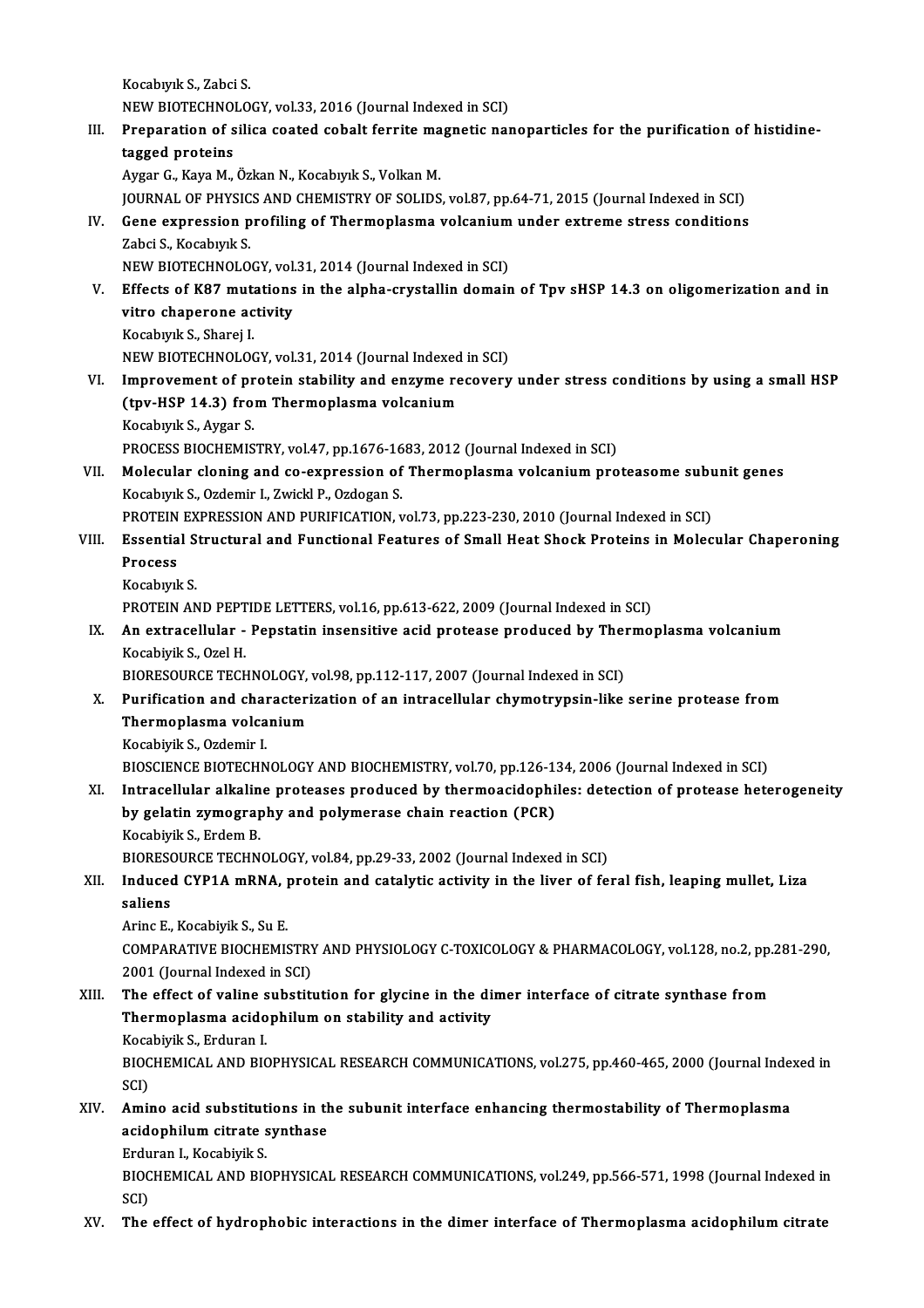synthase on thermostability.<br>Enduron L Kosphirik S

**synthase on thermos<br>Erduran I., Kocabiyik S.<br>JOUPMAL OF PROTEIN** Erduran I., Kocabiyik S.<br>JOURNAL OF PROTEIN CHEMISTRY, vol.17, pp.531-532, 1998 (Journal Indexed in SCI)

## Erduran I., Kocabiyik S.<br>JOURNAL OF PROTEIN CHEMISTRY, vol.17, pp.531-532, 1998 (Journal Indexed in SCI)<br>XVI. Prevalence of monochloroacetate degrading genotypes among soil isolates of Pseudomonas sp.<br>Kasabiyik S. Caba **JOURNAL OF PROTE<br>Prevalence of mor<br>Kocabiyik S., Caba E.<br>PIODECPADATION** Prevalence of monochloroacetate degrading genotypes amon<br>Kocabiyik S., Caba E.<br>BIODEGRADATION, vol.8, pp.371-377, 1997 (Journal Indexed in SCI)<br>The effect of systems 43 mutation on thermostability and kin

## Kocabiyik S., Caba E.<br>BIODEGRADATION, vol.8, pp.371-377, 1997 (Journal Indexed in SCI)<br>XVII. The effect of cysteine-43 mutation on thermostability and kinetic properties of citrate synthase from<br>Thermonlegne esidentilu BIODEGRADATION, vol.8, pp.371<br>The effect of cysteine-43 mu<br>Thermoplasma acidophilum<br>Kosabivik S. Erduran L. Bussel B The effect of cysteine-43 mutation on thermostal<br>Thermoplasma acidophilum<br>Kocabiyik S., Erduran I., Russel R., Danson M., Hough D.<br>PIOCHEMICAL AND PIOPHYSICAL PESEARCH COMMIN

Thermoplasma acidophilum<br>Kocabiyik S., Erduran I., Russel R., Danson M., Hough D.<br>BIOCHEMICAL AND BIOPHYSICAL RESEARCH COMMUNICATIONS, vol.224, no.1, pp.224-228, 1996 (Journal<br>Indexed in SCD. Kocabiyik S., Ero<br>BIOCHEMICAL /<br>Indexed in SCI)<br>ANAI VSIS OF BIOCHEMICAL AND BIOPHYSICAL RESEARCH COMMUNICATIONS, vol.224, no.1, pp.224-228, 1996 (Journal Indexed in SCI)<br>XVIII. ANALYSIS OF PLASMIDS MEDIATING ANT (2'') AND AAC(3)-II BASED GENTAMICIN RESISTANCE IN

## Indexed in SCI)<br>ANALYSIS OF PLASMIDS MEDIATING ANT (2'') *f*<br>CLINICAL ISOLATES OF ENTEROBACTERIACEAE<br>KOCARIVIK S. ALAEDDINOCLU N ANALYSIS OF PLASMIDS MEDI<br>CLINICAL ISOLATES OF ENTER<br>KOCABIYIK S., ALAEDDINOGLU N.<br>ZENTRALELATT EUR BAKTERIOL

CLINICAL ISOLATES OF ENTEROBACTERIACEAE<br>KOCABIYIK S., ALAEDDINOGLU N.<br>ZENTRALBLATT FUR BAKTERIOLOGIE-INTERNATIONAL JOURNAL OF MEDICAL MICROBIOLOGY VIROLOGY<br>RARASITOLOGY AND INFECTIOUS DISEASES, vol.271, no.2, nn.214,221, 1 KOCABIYIK S., ALAEDDINOGLU N.<br>ZENTRALBLATT FUR BAKTERIOLOGIE-INTERNATIONAL JOURNAL OF MEDICAL MICROBIOLOGY VIRO<br>PARASITOLOGY AND INFECTIOUS DISEASES, vol.271, no.2, pp.214-221, 1989 (Journal Indexed in SCI)<br>A THEPMO STABLE PARASITOLOGY AND INFECTIOUS DISEASES, vol.271, no.2, pp.214-221, 1989 (Journal Indexed in SCI)

## XIX. A THERMO-STABLE DEHALOGENASE IN THE EXTRACTS FROM PSEUDOMONAS SP (STRAIN-19S)<br>Kocabıyık S., Turkoglu S.

BIOTECHNOLOGY LETTERS, vol.11, pp.397-400, 1989 (Journal Indexed in SCI)

#### Articles Published in Other Journals

rticles Published in Other Journals<br>I. Biomonitoring of toxic carcinogenic llutants by molecular and biochemical responses of fish<br>systechnome B4501A1 CVB1A1 plans the Ismir Boy on the Mediterranean See cytochromed in other journals<br>Biomonitoring of toxic carcinogenic llutants by molecular and biochemical re<br>cytochrome P4501A1 CYP1A1 along the Izmir Bay on the Mediterranean Sea<br>VOCARIVIK S Biomonitori<br>cytochrome<br>KOCABIYIK S.<br>Pann Comn J cytochrome P4501A1 CYP1A1 along the Izmir Bay on the Mediterranean Sea<br>KOCABIYIK S.<br>Rapp. Comn. Int. Mer. Médit, vol.36, pp.179-180, 2001 (Refereed Journals of Other Institutions)<br>Effects of Metals on Electase from Beaudem

- KOCABIYIK S.<br>Rapp. Comn. Int. Mer. Médit, vol.36, pp.179-180, 2001 (Refereed Journals of Other<br>II. Effects of Metals on Elastase from Pseudomonas aeruginosa SES-938-1<br>Kosabuuk S. Türkeğlu S. Ergin E II. Effects of Metals on Elastase from Pseudomonas aeruginosa SES-938-1<br>Kocabıyık S., Türkoğlu S., Ergin E. Effects of Metals on Elastase from Pseudomonas aeruginosa SES-938-1<br>Kocabıyık S., Türkoğlu S., Ergin E.<br>Biological Trace Element Research, vol.50, no.1, pp.25-31, 1995 (Refereed Journals of Other Institutions)<br>Claning and Kocabıyık S., Türkoğlu S., Ergin E.<br>Biological Trace Element Research, vol.50, no.1, pp.25-31, 1995 (Refereed Journals of Other Institu<br>III. Cloning and Expression of a Haloacid Dehalogenase form Pseudomonas sp. Strain 19S
- Biological Trace Element Resea<br>Cloning and Expression of a<br>Kocabıyık S., Aslan B., Muller R.<br>Piodogradation val 6 no 3 nn . Cloning and Expression of a Haloacid Dehalogenase form Pseudomonas sp. S<br>Kocabiyik S., Aslan B., Muller R.<br>Biodegradation, vol.6, no.3, pp.217-222, 1995 (Refereed Journals of Other Institutions)<br>A Modified Mathod for PNA I

- Kocabıyık S., Aslan B., Muller R.<br>Biodegradation, vol.6, no.3, pp.217-222, 1995 (Refereed Journals of Other Institutions)<br>IV. A Modified Method for RNA Isolation from Bacteria by Guanidinium Thiocyanate Cesium Chlori Biodegradation, vo<br>A Modified Meth<br>Centrifugation,"<br>Kosebyyk S A Modified<br>Centrifugat<br>Kocabıyık S.<br>BioTechniay Centrifugation,"<br>BioTechniques, vol.18, no.4, pp.570-572, 1995 (Refereed Journals of Other Institutions)
	-

### Kocabıyık S.<br>BioTechniques, vol.18, no.4, pp.570-572, 1995 (Refereed Journals of Other Institutions)<br>V. Amino Acid Substitutions within the Analogous Nucleotide Binding Loop (P-Loop) of Aminoglycoside<br>2' Phosphatransforase BioTechniques, vol.18, no.4, p<br>Amino Acid Substitutions<br>3' -Phosphotransferase-II<br>Kosphyrk S. Borlin M Amino Acid Substitu<br>3' -Phosphotransfer<br>Kocabıyık S., Perlin M.<br>International Journal 3' -Phosphotransferase-II<br>Kocabıyık S., Perlin M.<br>International Journal of Biochemistry, vol.26, no.1, pp.61-66, 1994 (Refereed Journals of Other Institutions)<br>Site - Specific Mutations of Consenved C., Terminal Besidues i

Kocabiyik S., Perlin M.<br>International Journal of Biochemistry, vol.26, no.1, pp.61-66, 1994 (Refereed Journals of Other<br>VI. Site - Specific Mutations of Conserved C - Terminal Residues in Aminoglycoside 3'-<br>Pheephetrangfor International Journal of Biochemistry, vol.26, no.1, pp.61-66, 1994 (Refereed Journals of Other Institutions)<br>Site - Specific Mutations of Conserved C - Terminal Residues in Aminoglycoside 3'-<br>Phosphotransferase II [APH(3' Site - Specific Mutat<br>Phosphotransferase<br>Kocabıyık S., Perlin M.<br>Piechem. Biophyr. Bes Phosphotransferase II [APH(3')-II]: Phenotypic and Structural Analysis of the Mutant Enzyme:<br>Kocabıyık S., Perlin M.<br>Biochem. Biophys. Res. Commun, vol.185, no.3, pp.925-931, 1992 (Refereed Journals of Other Institutions)<br>

#### Kocabıyık S., Perlin M.<br>Biochem. Biophys. Res. Commun, vol.185, no.3, pp.925-931, 1992 (Refereed Journals of Other Institution<br>VII. Evaluation of Plasmid DNA and Protein Profiles as Epidemiological Tools in Pseudomonas aeruginosa<br>Kocabıyık S., Adwan K., Alaeddinoğlu G. VII. Evaluation of Plasmid DNA and Protein Profiles as Epidemiological Tools in Pseudomonas

aeruginosa<br>Kocabıyık S., Adwan K., Alaeddinoğlu G.<br>Chemotherapy Int. J. Experiment. Clin. Chemother , vol.5, no.1, pp.37-40, 1992 (Refereed Journals of Other Kocabiyik S.,<br>Chemotheraj<br>Institutions)<br>Altanad Sub Chemotherapy Int. J. Experiment. Clin. Chemother , vol.5, no.1, pp.37-40, 1992 (Refereed Journals of O<br>Institutions)<br>VIII. Altered Substrate Specificities by Substitutions at Tyr 218 in Bacterial Aminoglycoside 3'-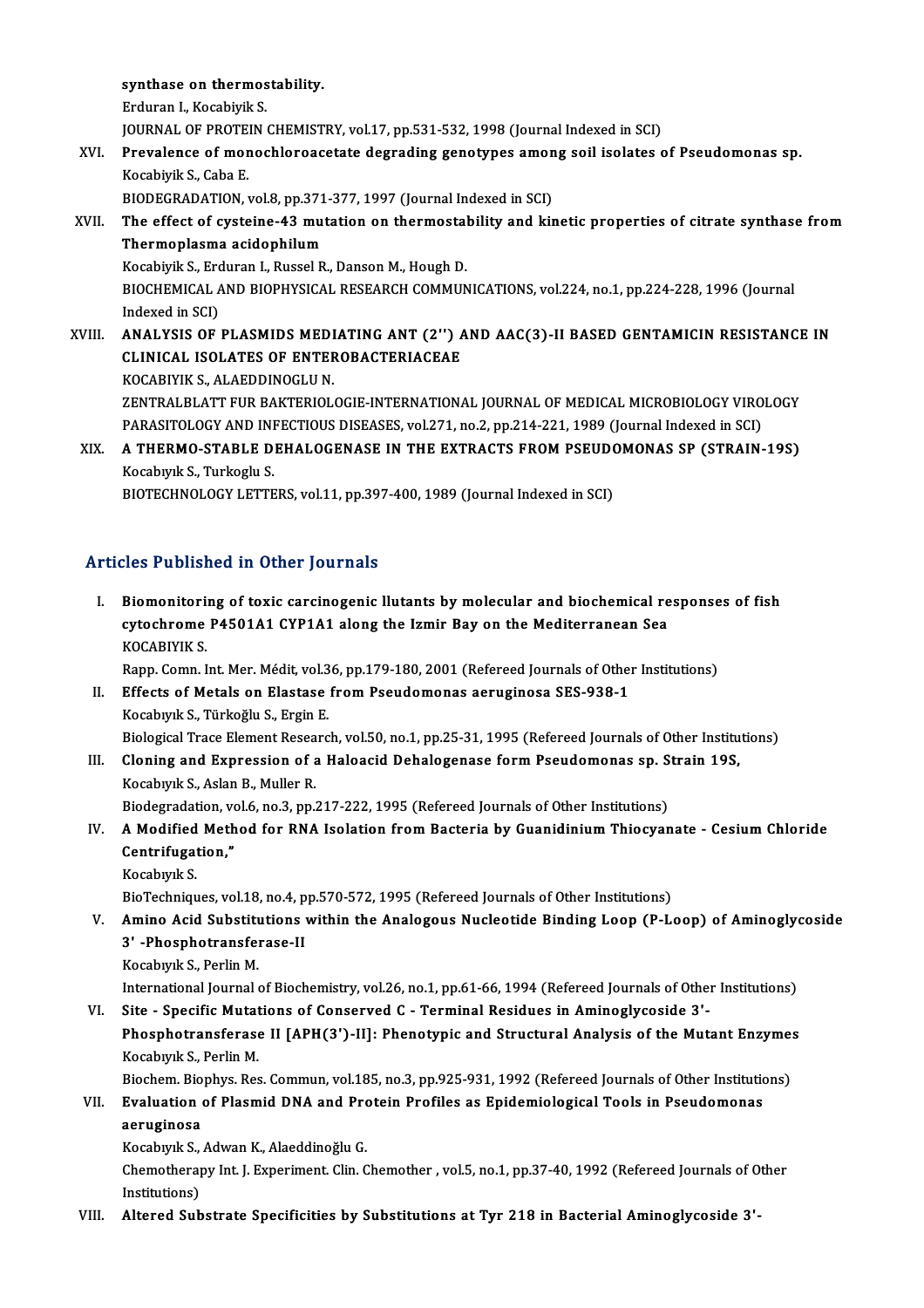Phosphotransferase – II **Phosphotransferase**<br>Kocabıyık S., Perlin M.<br>FEMS Migrebiel Lett 1 Kocabıyık S., Perlin M.<br>FEMS Microbiol. Lett, vol.93, pp.199-202, 1992 (Refereed Journals of Other Institutions) Kocabıyık S., Perlin M.<br>FEMS Microbiol. Lett, vol.93, pp.199-202, 1992 (Refereed Journals of Other Institutions)<br>IX. (Analyses for Aminoglycoside 3'-Phosphotransferase-II [APH(3')-II]<br>Kesphyrk S. Mullis C. Preeding C. Perl FEMS Microbiol. Lett, vol.93, pp.199-202, 19<br>," Structure - Function Analyses for An<br>Kocabıyık S., Mullis C., Breeding C., Perlin M.<br>SAAS Bullatin: Biocham Biotach vol.5, pp.15 Structure - Function Analyses for Aminoglycoside 3'-Phosphotransferase-II [APH(3'),<br>Kocabıyık S., Mullis C., Breeding C., Perlin M.<br>SAAS Bulletin: Biochem. Biotech, vol.5, pp.158-163, 1992 (Refereed Journals of Other Insti Kocabıyık S., Mullis C., Breeding C., Perlin M.<br>SAAS Bulletin: Biochem. Biotech, vol.5, pp.158-163, 1992 (Refereed Journals of Other Institutions)<br>X. Aminoglycoside Resistance Profiles of the Gentamicin Resistant Enterobac SAAS Bulletin: Biochem. I<br>Aminoglycoside Resist<br>Pseudomonas Strains<br>Kosabuul: S. Alslu F. Al Aminoglycoside Resistance Profile<br>Pseudomonas Strains<br>Kocabıyık S., Akalın E., Alaeddinoğlu G.<br>Int I. Evneriment Clin Chemether vel Pseudomonas Strains<br>Kocabıyık S., Akalın E., Alaeddinoğlu G.<br>Int. J. Experiment. Clin. Chemother, vol.2, no.2, pp.118-124, 1989 (Refereed Journals of Other Institutions)<br>Plasmid Prafiles of Contamisin Posistant Cram Nogati Kocabıyık S., Akalın E., Alaeddinoğlu G.<br>Int. J. Experiment. Clin. Chemother, vol.2, no.2, pp.118-124, 1989 (Refer<br>XI. Plasmid Profiles of Gentamicin Resistant Gram Negative Bacilli<br>KOCABIYIK S. Int. J. Experim<br><mark>Plasmid Pro</mark>:<br>KOCABIYIK S.<br>HACETTERE N HACETTEPE MEDICAL JOURNAL, vol.22, no.2, pp.79-86, 1989 (Refereed Journals of Other Institutions) KOCABIYIK S.<br>HACETTEPE MEDICAL JOURNAL, vol.22, no.2, pp.79-8<br>XII. Biodegradation of Halogenated Hydrocarbons<br>KOCABIVIK S HACETTEPE M<br>Biodegradat<br>KOCABIYIK S.<br>JOUPMAL OF J Biodegradation of Halogenated Hydrocarbons<br>KOCABIYIK S.<br>JOURNAL OF KÜKEM, vol.12, no.1, pp.15-28, 1989 (Other Refereed National Journals)<br>Resistance to Amineslyseside Antibioties KOCABIYIK S.<br>JOURNAL OF KÜKEM, vol.12, no.1, pp.15-28, 19<br>XIII. Resistance to Aminoglycoside Antibiotics<br>KOCABIYIK S. **JOURNAL OF I<br>Resistance t<br>KOCABIYIK S.<br>JOURNAL OF :** JOURNAL OF ANKEM, vol.2, no.3, pp.203-206, 1988 (Other Refereed National Journals) XIV. Determination of Aminoglycoside Modification Enzymes by MIC Ratio Method and its Comparison **JOURNAL OF ANKEM, vol.2**<br>Determination of Aminc<br>with Radioactive Assay<br>*VOCABINIV S* Determination<br>with Radioa<br>KOCABIYIK S.<br>Hassttans Ma with Radioactive Assay<br>KOCABIYIK S.<br>Hacettepe Medical Journal, vol.21, no.3, pp.145-156, 1988 (Refereed Journals of Other Institutions)<br>Enidomialogical and Practical Aspects of Engyme Mediated Aminoglycoside Posistance KOCABIYIK S.<br>Hacettepe Medical Journal, vol.21, no.3, pp.145-156, 1988 (Refereed Journals of Other Institutions)<br>XV. Epidemiological and Practical Aspects of Enzyme Mediated Aminoglycoside Resistance<br>KOCABIYIK S Hacettepe Me<br><mark>Epidemiolog</mark><br>KOCABIYIK S.<br>Hacettane Me XV. Epidemiological and Practical Aspects of Enzyme Mediated Aminoglycoside Resistance<br>KOCABIYIK S.<br>Hacettepe Medical Journal, vol.20, no.0, pp.185-189, 1987 (Refereed Journals of Other Institutions)

#### Books&Book Chapters

I. Moleküler Genetik Teknikleri ks & Beek<br>Moleküler G<br>KOCABIYIK S.<br>in:Moleküler

in: Moleküler Hücre Biyolojisi, Hikmet Geçkil, Murat Özmen, Özfer Yeşilada, Editor, Palme yayıncılık, pp.177-198,<br>2013 KOCAl<br>in: Mo<br>2013

#### Refereed Congress / Symposium Publications in Proceedings

I. Gene expression analysis of thermoacidophilic archeaon Thermoplasma volcaniumGSS1 under mild-Food dongroup<br>Gene expression analysis of ther<br>and severe-pH stress conditions<br>VOCAPIVIV S 7APCLS VILMAZT Gene expression analysis of th<br>and severe-pH stress condition<br>KOCABIYIK S., ZABCI S., YILMAZ T.<br>BioMigreWorld2017 VII Internatio and severe-pH stress conditions<br>KOCABIYIK S., ZABCI S., YILMAZ T.<br>BioMicroWorld2017 VII International Conference on Environmental, Industrial and Applied Microbiology, Madrid,<br>Spain 18, 20 October 2017

KOCABIYIK S., ZABCI S., YILM<br>BioMicroWorld2017 VII Inte<br>Spain, 18 - 20 October 2017<br>Temperature dependent r BioMicroWorld2017 VII International Conference on Environmental, Industrial and Applied Microbiology, Madri<br>Spain, 18 - 20 October 2017<br>II. Temperature dependent variations in oligomer status of an archaeal small heat shoc

Spain, 18 - 20 October 2017<br>II. Temperature dependent variations in oligomer status of an archaeal small heat shock protein, Tpv<br>HSP14.3 Temperature dependent variations in<br>HSP14.3<br>RAFIQ A., ZABCI S., KAÇER Y., KOCABIYIK S.<br>PieMisreWerld2017 VII International son*f* 

BioMicroWorld2017 VII International conference on Environmental Industrial and Applied Microbiology, 18 - 20<br>October 2017 RAFIQ A., ZABO<br>BioMicroWorle<br>October 2017<br>Vüzeyde Güel BioMicroWorld2017 VII International conference on Environmental Industrial and Applied Microbiology,<br>October 2017<br>III. Yüzeyde Güçlendirilmiş Raman Saçılması (YGRS) Metodu ile Proteazom DNA'sının Tanınması<br>IIZIIN G KARARIG

October 2017<br>Yüzeyde Güçlendirilmiş Raman Saçılması (YG<br>UZUN C., KARABIÇAK S., KOCABIYIK S., VOLKAN M.<br>29 Ulucal Kimya Kongresi Turkey 10, 14 Septemb Yüzeyde Güçlendirilmiş Raman Saçılması (YGRS) Met<br>UZUN C., KARABIÇAK S., KOCABIYIK S., VOLKAN M.<br>29. Ulusal Kimya Kongresi, Turkey, 10 - 14 September 2017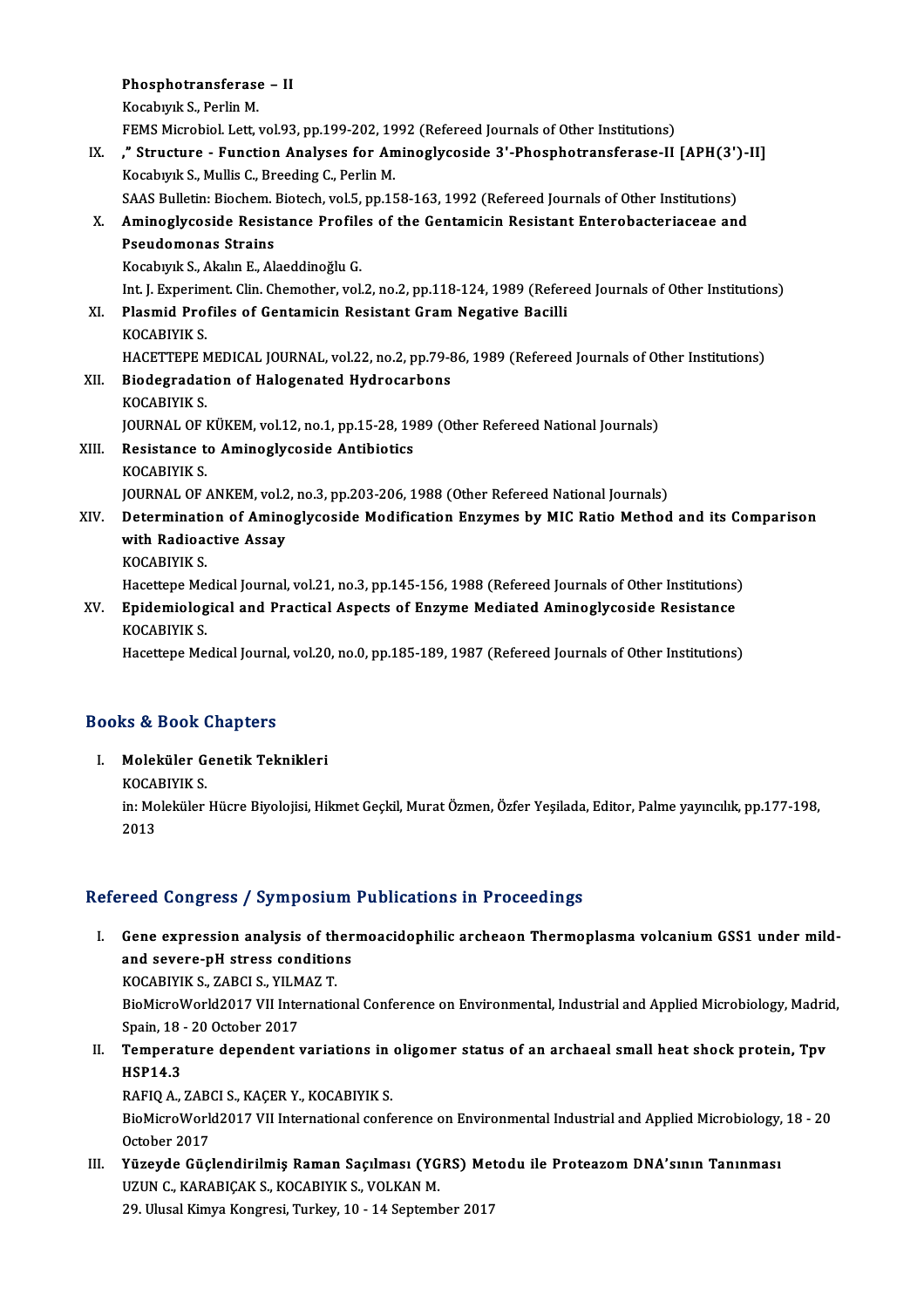IV. Alpha crystallin domain mutations increase holdase capacity of the archeal small heat shock protein,<br>Thy HSP 14.3 Alpha crystall<br>Tpv HSP 14.3<br><sup>VOCAPIVIV S</sup> Tpv HSP 14.3<br>KOCABIYIK S. Tpv HSP 14.3<br>KOCABIYIK S.<br>17th European Biotechnology Congress, Krakow, Poland, 3 - 06 July 2016, vol.33<br>Cons eur ression prefile of Thermanlasma volganium CSS1 under mild a V. Gene expression profile of Thermoplasma volcanium GSS1 under mild and severe oxidative stress<br>Zabci S., CELEBİ M. N., KOCABIYIK S. 17th European Biotechnology Congr<br>Gene expression profile of Thern<br>Zabci S., ÇELEBİM.N., KOCABIYIK S. Gene expression profile of Thermoplasma volcanium GSS1 under mild and severe oxidative stress<br>Zabci S., ÇELEBİ M. N. , KOCABIYIK S.<br>40th Congress of the Federation-of-European-Biochemical-Societies (FEBS) - The Biochemical Zabci S., ÇELEBİ M. N. , KOCABIYIK S.<br>40th Congress of the Federation-of-Europ<br>Germany, 4 - 09 July 2015, vol.282, pp.75<br>Importance of salt bridges in the dim 40th Congress of the Federation-of-European-Biochemical-Societies (FEBS) - The Biochemical Basis of Life,<br>Germany, 4 - 09 July 2015, vol.282, pp.75<br>VI. Importance of salt bridges in the dimer interface of Tpv sHSP14.3 for Germany, 4 - 09 July 20<br>Importance of salt b<br>chaperone function<br>KOCAPIVIK S. Sharai I Importance of salt bridges in the dimer<br>chaperone function<br>KOCABIYIK S., Sheraj I., Zabci S., ÇELEBİM.N.<br>40th Congress of the Esderation of European chaperone function<br>KOCABIYIK S., Sheraj I., Zabci S., ÇELEBİ M. N.<br>40th Congress of the Federation-of-European-Biochemical-Societies (FEBS) - The Biochemical Basis of Life, Berlin,<br>Germany, 4 - 09 July 2015, vol.282, pp.33 KOCABIYIK S., Sheraj I., Zabci S., CELEBİ M. N. 40th Congress of the Federation-of-European-Biochemical-Societies (FEBS) - The Biochemical Basis<br>Germany, 4 - 09 July 2015, vol.282, pp.332<br>VII. Gene expression profiling of Thermoplasma volcanium under extreme stress cond Germany, 4 - 1<br>Gene expres<br>KOCABIYIK S.<br>Europeen Bio Gene expression profiling of Thermoplasma volcanium under extreme<br>KOCABIYIK S.<br>European Biotechnology Congress, Edinburgh, Saint Helena, 22 - 26 June 2014<br>Heet indused structurel dynamics of a thermoesidenbilis small best KOCABIYIK S.<br>European Biotechnology Congress, Edinburgh, Saint Helena, 22 - 26 June 2014<br>VIII. Heat-induced structural dynamics of a thermoacidophilic small heat-shock protein sHSP14.3;<br>functional implications European Biotechnology Congress, Edinburgh, Saint Helena, 22 - 26 June 2014 KOCABIYIKS.,Sheraj I. functional implications<br>KOCABIYIK S., Sheraj I.<br>38th Congress of the Federation-of-European-Biochemical-Societies (FEBS), Saint Peter, Guernsey And Alderney, 6<br>11 July 2013, vol 380, pp.130. KOCABIYIK S., Sheraj I.<br>38th Congress of the Federatio<br>- 11 July 2013, vol.280, pp.139<br>Altared gane expression na 38th Congress of the Federation-of-European-Biochemical-Societies (FEBS), Saint Peter, Guernsey And Alchief 11<br>11 July 2013, vol.280, pp.139<br>IX. Altered gene expression patterns of Thermoplasma volcanium 20S proteasome-VAT - 11 July 2013, vol.280, pp.139<br>Altered gene expression pat<br>proteins in stress response<br><sup>Vilmog</sup> T. Keen S. KoCABIVIK S Altered gene expression patt<br>proteins in stress response<br>Yilmaz T., Kacar S., KOCABIYIK S.<br>22nd WPMP Congress (27th FFP proteins in stress response<br>Yilmaz T., Kacar S., KOCABIYIK S.<br>22nd IUBMB Congress/37th FEBS Congress, Sevilla, Spain, 4 - 09 September 2012, vol.279, pp.499-500<br>Determination of proteasome activity using surface ophaneed r Yilmaz T., Kacar S., KOCABIYIK S.<br>22nd IUBMB Congress/37th FEBS Congress, Sevilla, Spain, 4 - 09 September 2012, vol.279, pp.499-500<br>X. Determination of proteasome activity using surface enhanced raman scattering (SERS) sp 22nd IUBMB Congress/37th FEBS Congress, Sevil<br>Determination of proteasome activity using<br>VOLKAN M., KOCABIYIK S., Akpinar Y., UZUN C. N. 22nd IUBMB Congress/37th FEBS Congress, Sevilla, Spain, 4 - 09 September 2012, vol.279, pp.351<br>22nd IUBMB Congress/37th FEBS Congress, Sevilla, Spain, 4 - 09 September 2012, vol.279, pp.351 VOLKAN M., KOCABIYIK S., Akpinar Y., UZUN C. N.<br>22nd IUBMB Congress/37th FEBS Congress, Sevilla, Spain, 4 - 09 Sep<br>XI. Application of SERS nanotag labeled probes for DNA studies 22nd IUBMB Congress/37th FEBS Con<br>Application of SERS nanotag label<br>UZUN C. N., KOCABIYIK S., VOLKAN M.<br>22nd UIBMB Congress (27th EEBS Con UZUN C. N. , KOCABIYIK S., VOLKAN M.<br>22nd IUBMB Congress/37th FEBS Congress, Sevilla, Spain, 4 - 09 September 2012, vol.279, pp.350-351 UZUN C. N. , KOCABIYIK S., VOLKAN M.<br>22nd IUBMB Congress/37th FEBS Congress, Sevilla, Spain, 4 - 09 September 2012, vol.279, pp.350-351<br>XII. Genome-wide transcriptional response of the thermoacidophilic archaeon, Therm 22nd IUBMB Congress/37t<br>Genome-wide transcript<br>to environmental stress<br>KOCABIVIK S, Vilmas T Genome-wide transcr<br>to environmental str<br>KOCABIYIK S., Yilmaz T.<br>22nd UIBMB Congress ( to environmental stress<br>KOCABIYIK S., Yilmaz T.<br>22nd IUBMB Congress/37th FEBS Congress, Sevilla, Spain, 4 - 09 September 2012, vol.279, pp.501<br>Stress indused shanges in the eligemenis assembly and eunnessian of a small bes KOCABIYIK S., Yilmaz T.<br>22nd IUBMB Congress/37th FEBS Congress, Sevilla, Spain, 4 - 09 September 2012, vol.279, pp.501<br>XIII. Stress induced changes in the oligomeric assembly and expression of a small heat shock protein<br>fr 22nd IUBMB Congress/37th FEBS Congress, Sevilla, Spain, 4 - 09 Sep<br>Stress induced changes in the oligomeric assembly and expresion<br>from thermoacidophilic archaeon Thermoplasma volcanium<br>KOCAPIVIK S Stress induc<br>from thermo<br>KOCABIYIK S.<br>4th Congress from thermoacidophilic archaeon Thermoplasma volcanium<br>KOCABIYIK S.<br>4th Congress of European Microbiologists, FEMS 2011, Cenevre, Switzerland, 1 - 04 June 2011, pp.249<br>Improving Brotoin Stability And Engyme Bosovory Under KOCABIYIK S.<br>4th Congress of European Microbiologists, FEMS 2011, Cenevre, Switzerland, 1 - 04 June 2011, pp.249<br>XIV. Improving Protein Stability And Enzyme Recovery Under Stress Conditions By Use Of Recombinant<br>Melecu **4th Congress of European<br>Improving Protein Stat<br>Molecular Chaperones<br>VOCAPIVIK S. Aygar S. Kg** Improving Protein Stability And<br>Molecular Chaperones<br>KOCABIYIK S., Aygar S., Koyuncu B.<br>14th International Biatechnology S. Molecular Chaperones<br>KOCABIYIK S., Aygar S., Koyuncu B.<br>14th International Biotechnology Symposium and Exhibition (IBS-2008), Rimini, Italy, 14 - 18 September 2010,<br>vol.150 KOCABIYIK S., Aygar S., Koyuncu B. 14th International Biotechnology Symposium and Exhibition (IBS-2008), Rimini, Italy, 14 - 18 September 2010,<br>vol.150<br>XV. Cloning and Expression of Hsp20 Related Small Heat Shock Proteins of Thermoplasma volcanium vol.150<br>Cloning and<br>KOCABIYIK S.<br>of <sup>22nd EEBS</sup> Cloning and Expression of Hsp20 Related Small Heat Shock Proteins of The:<br>KOCABIYIK S.<br>of 32rd FEBS Congress Molecular Machines, Vienna, Austria, 7 - 12 July 2007, pp.195<br>Differential expression of archaeol Hapf 0 and CDC4 KOCABIYIK S.<br>of 32rd FEBS Congress Molecular Machines, Vienna, Austria, 7 - 12 July 2007, pp.195<br>XVI. Differential expression of archaeal Hsp60 and CDC48 homologue VAT genes in heat shock<br>XOCABIVIV S. Doldun E. Dominel: P of 32rd FEBS Congress Molecular M.<br>Differential expression of archa<br>KOCABIYIK S., Doldur F., Demirok B.<br><sup>22nd</sup> Congress of the Ecdenation of Differential expression of archaeal Hsp60 and CDC48 homologue VAT genes in heat shock<br>KOCABIYIK S., Doldur F., Demirok B.<br>32nd Congress of the Federation-of-European-Biochemical-Societies (FEBS), Vienna, Austria, 7 - 12 Ju KOCABIYIK S., I<br>32nd Congress<br>vol.274, pp.196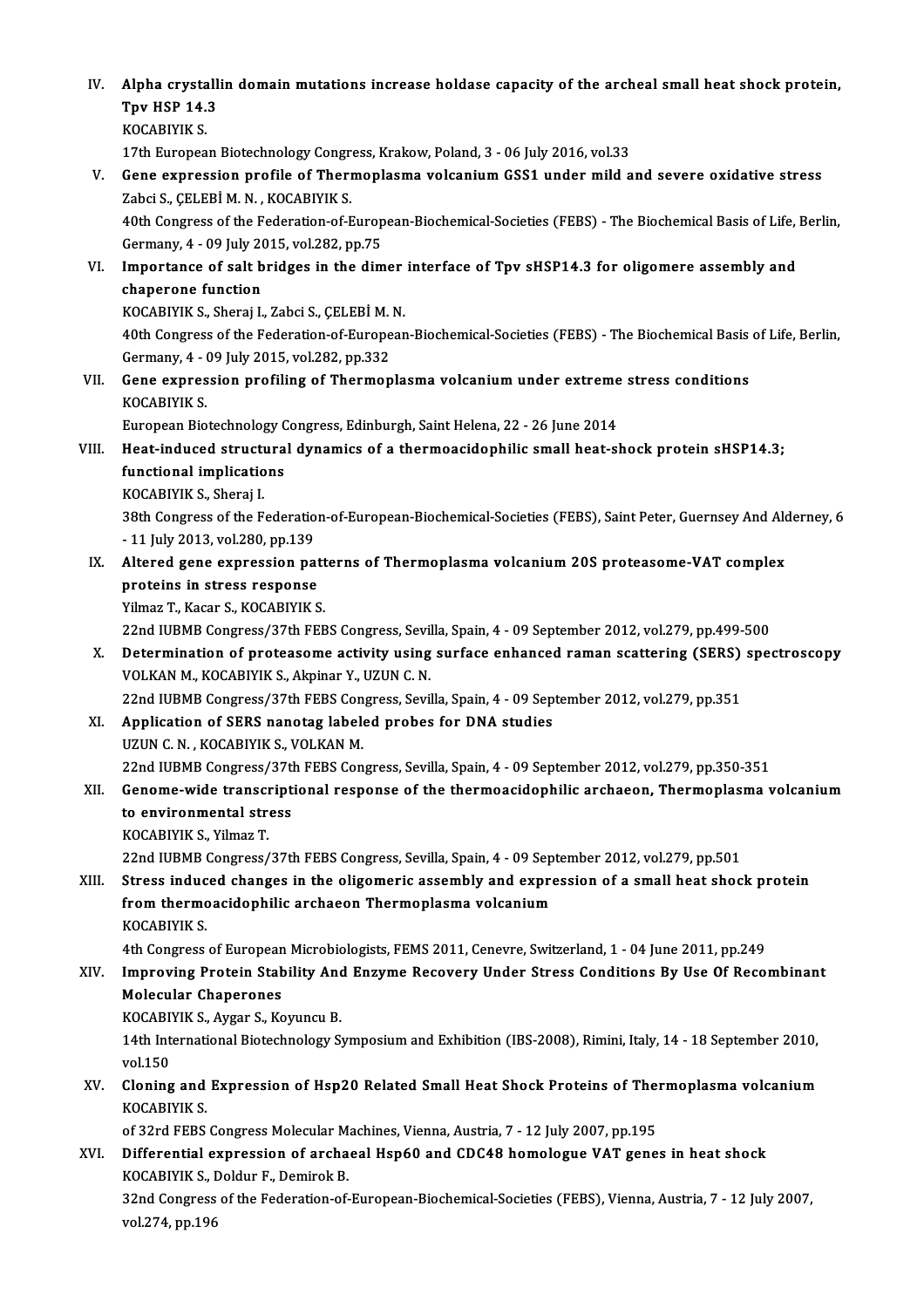| XVII.   | Differential expression of archaeal Hsp60 and CDC48 homologue VAT genes in heat-shock<br>Doldur F, KOCABIYIK S, Demirok B.                             |
|---------|--------------------------------------------------------------------------------------------------------------------------------------------------------|
|         | 32nd Congress of the Federation-of-European-Biochemical-Societies (FEBS), Vienna, Austria, 7 - 12 July 2007,<br>vol 274, pp 195                        |
| XVIII.  | Cloning and expression of Hsp20 related small heat shock proteins of Thermoplasma<br>Koyuncu B., KOCABIYIK S.                                          |
|         | 32nd Congress of the Federation-of-European-Biochemical-Societies (FEBS), Vienna, Austria, 7 - 12 July 2007,<br>vol 274, pp 195                        |
| XIX.    | Purification and characterization of archaeal 6xHis tagged recombinant proteases<br>Koyuncu B., Demirok B., Kocabiyik S.                               |
|         | 31st Congress of the Federation-of-European-Biochemical-Societies (FEBS), İstanbul, Turkey, 24 - 29 June 2006,<br>vol 273, pp 361                      |
| XX.     | Biochemical characterization of Thermoplasma volcanium recombinant 20S proteasome and its<br>regulatory subunit                                        |
|         | Baydar G., Kocabiyik S.                                                                                                                                |
|         | IUBMB 50th Anniversary Symposium, Budapest, Hungary, 2 - 07 July 2005, vol.272, pp.179                                                                 |
| XXI.    | Cloning and expression of a pepstatin insensitive acid protease from Thermoplasma volcanium in E-<br>coli                                              |
|         | Koyuncu B., Ozel H., Kocabiyik S.                                                                                                                      |
|         | 30th Congress of the Federation-of-European-Biochemical-Societies (FEBS)/9th IUBMB Conference, Budapest,<br>Hungary, 2 - 07 July 2005, vol.272, pp.156 |
| XXII.   | Citrate synthases from organisms with diverse optimum growth temperatures<br>KOCABIYIK S., ÇEKİÇ Ç.                                                    |
|         | BAGECO 8, Lyon, France, 26 - 29 June 2005, pp.16                                                                                                       |
| XXIII.  | Energy depenedent proteases in heat shock response of thermoacidophilic archaeon Thermoplasma                                                          |
|         | volcanium                                                                                                                                              |
|         | KOCABIYIK S.                                                                                                                                           |
|         | BAGECO 8, Lyon, France, 26 - 29 June 2005, pp.86                                                                                                       |
| XXIV.   | Programmed proteolytic machineries of Thermoplasma volcanium<br>KOCABIYIK S.                                                                           |
|         | 20th IUBMB International Congress of Biochemistry and Molecular Biology and 11th FAOBMB Congress, Kyoto,<br>Japan, 18 - 23 June 2006, pp 94            |
| XXV.    | Cloning and expression of a pepstatin insensitive acid protease from T volcanium in E coli<br>KOCABIYIK S.                                             |
|         | 30th FEBS Congress and 9th IUBMB Conference, The protein world Budapest, Budapest, Hungary, 2 - 07 June<br>2005, pp.156                                |
| XXVI.   | Cloning of Citrate Synthase Gene from Thermoplasma volcanium<br>KOCABIYIK S., ÇEKİÇ Ç.                                                                 |
|         | 28th Meeting of the Federation of European Biochemical Societies, İstanbul, Turkey, 20 - 25 October 2002, pp.114                                       |
| XXVII.  | Cloning of Two Subunit Genes of Thermoplasma volcanium<br>KOCABIYIK S.                                                                                 |
|         | 28th Meeting of the Federation of European Biochemical Societies, İstanbul, Turkey, 20 - 25 October 2002, pp.114                                       |
| XXVIII. | Effects of Polyols on Thermal Stability of Citrate Synthase from Thermoplasma acidophilum<br><b>KOCABIYIK S</b>                                        |
|         | 28th Meeting of the Federation of European Biochemical Societies, İstanbul, Turkey, 20 - 25 October 2002, vol.269,                                     |
| XXIX.   | pp 113<br>A Thermophilic Extracellular Acid Protease from Thermoplasma volcanium                                                                       |
|         | KOCABIYIK S.<br>28th Meeting of the Federation of European Biochemical Societies, İstanbul, Turkey, 20 - 25 October 2002, vol.269,                     |
|         | pp 113                                                                                                                                                 |
| XXX.    | Purification and Characterization of a Thermostable Serine protease from Thermoplasma volcanium                                                        |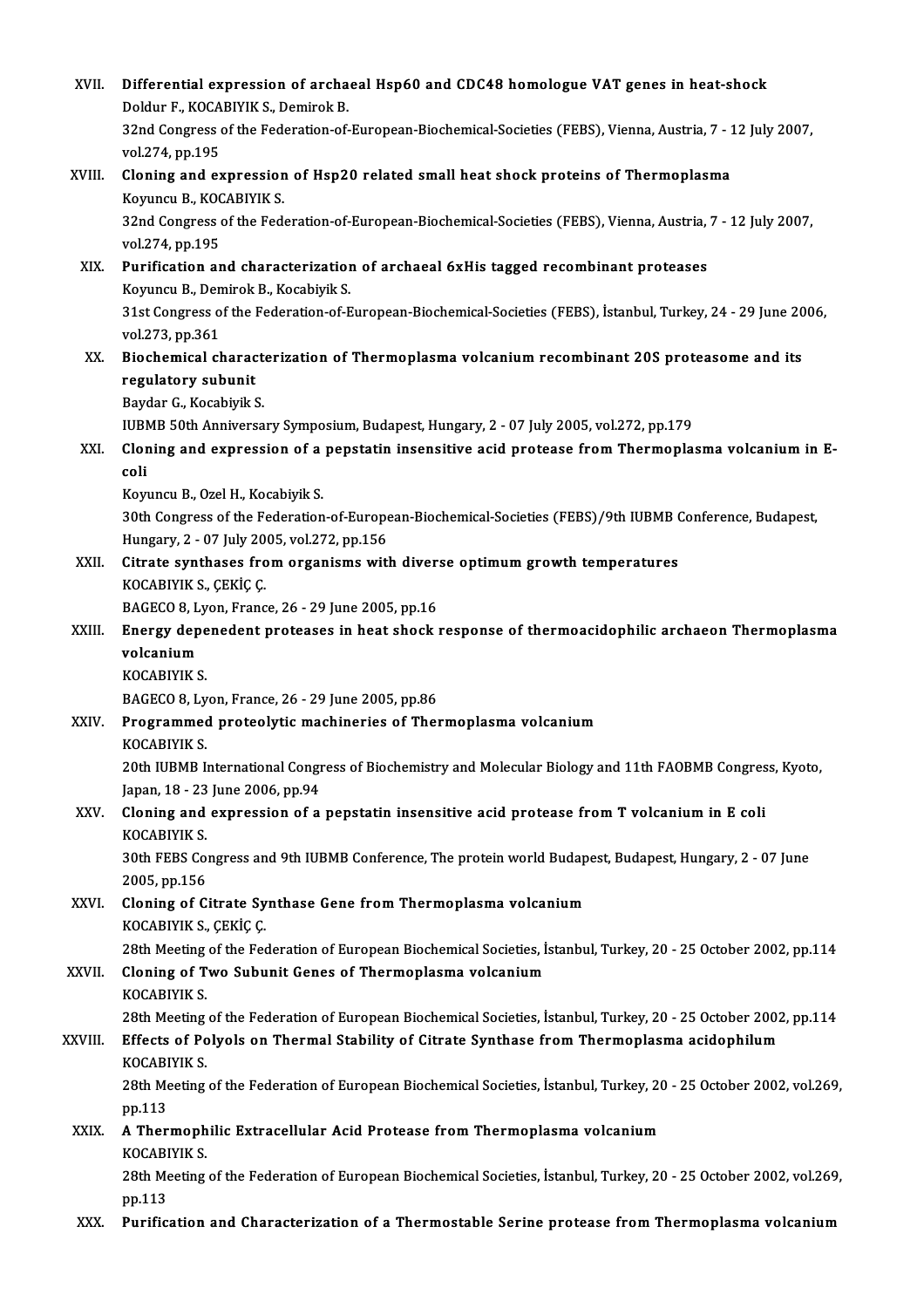|               | KOCABIYIK S.                                                                                                                                                              |
|---------------|---------------------------------------------------------------------------------------------------------------------------------------------------------------------------|
| XXXI.         | 27th Meeting of the Federation of European Biochemical Societies, Lisbon, Portugal, 30 June - 05 July 2001, pp.193<br>20S Proteasome Complex fropm Thermoplasma volcanium |
|               | KOCABIYIK S.                                                                                                                                                              |
|               | 27th Meeting of the Federation of European Biochemical Societies, Lisbon, Portugal, 30 June - 05 July 2001, pp.199                                                        |
| XXXII.        | Differential Amplification of 16S rDNA Sequences of Archaea and bacteria from Solfataric Hot                                                                              |
|               | <b>Springs in Turkey</b>                                                                                                                                                  |
|               | <b>KOCABIYIK S</b>                                                                                                                                                        |
|               | 18th International Union of Biochemistry and Molecular Biology (IUBMB) Congress, Birmingham, United Kingdom,                                                              |
|               | 16 - 20 July 2000, pp 550                                                                                                                                                 |
| XXXIII.       | The effects of external factors on the Activities of Mutant Thermoplasma Citrate Synthases<br>KOCABIYIK S.                                                                |
|               | 18th International Union of Biochemistry and Molecular Biology (IUBMB) Congress, Birmingham, United Kingdom,                                                              |
|               | 16 - 20 July 2000, pp 1077                                                                                                                                                |
| <b>XXXIV</b>  | Effects of Glycine Substitutions in Subunit Interface Helices on Stability of Thermoplasma                                                                                |
|               | acidophilum Citrate Synthase                                                                                                                                              |
|               | <b>KOCABIYIK S</b>                                                                                                                                                        |
|               | 26th Meeting of the Federation of European Biochemical Societies, Nice, France, 19 - 24 June 1999, vol.81, pp.355                                                         |
| XXXV.         | Induced CYPmRNA protein and catalytic activity in the liver microsomes of Lisa saliens                                                                                    |
|               | KOCABIYIK S                                                                                                                                                               |
|               | 26th Meeting of the Federation of European Biochemical Societies., Nice, France, 19 - 24 June 1999, vol.81, pp.117                                                        |
| XXXVI.        | Thermostable Protease Activities of Thermoacidophilic Bacteria and Archaea Isolated from Natural                                                                          |
|               | Solfataric Hot Springs in Turkey<br>KOCABIYIK S.                                                                                                                          |
|               | 26th Meeting of the Federation of European Biochemical Societies, Nice, France, 19 - 24 June 1999, vol.81, pp.355                                                         |
| <b>XXXVII</b> | Engineering of Citrate Synthase from Thermoplasma acidophilum by Site Specific Mutagenesis to                                                                             |
|               | Investigate the Mechanisms of Thermostability                                                                                                                             |
|               | <b>KOCABIYIK S</b>                                                                                                                                                        |
|               | 18th International Congress of Genetics, Beijing, China, 10 - 15 August 1998, pp 32                                                                                       |
| XXXVIII.      | Analysis of Genomic Organizations of Dehalogenase Genes in Pseudomonas sp Isolates Using gene                                                                             |
|               | <b>Probe PCR Assays</b>                                                                                                                                                   |
|               | <b>KOCABIYIK S</b>                                                                                                                                                        |
|               | 25 th Silver Jubilee FEBS Meeting, Copenhagen, Denmark, 5 - 10 July 1998, pp.124                                                                                          |
| <b>XXXIX</b>  | Amino Acid Substitutions in the Subunit Interface Enhancing Thermostability of Thermoplasma                                                                               |
|               | acidophilum Citrate Synthase                                                                                                                                              |
|               | KOCABIYIK S.<br>25th Silver Jubilee FEBS Meeting, Copenhagen, Denmark, 5 - 10 July 1998, pp.124                                                                           |
| XL.           | The Effect of Hydrophobic Interactions in the Subunit Interphase of Thermoplasma acidophilum                                                                              |
|               | Citrate Synthase on Thermostability                                                                                                                                       |
|               | <b>KOCABIYIK S.</b>                                                                                                                                                       |
|               | 8th European Congress on Biotechnology, Budapest, Hungary, 17 - 21 August 1997, pp.1417                                                                                   |
| XLI.          | The Effect of Cysteine 43 Mutation on Catalytic Properties and Thermostability of Thermoplasma                                                                            |
|               | acidophilum Citrate Synthase                                                                                                                                              |
|               | <b>KOCABIYIK S.</b>                                                                                                                                                       |
|               | 24th Meeting of the Federation of European Biochemical Societies, Barcelona, Spain, 7 - 12 July 1996, pp.24-25                                                            |
| XLII.         | Detaction of Hydrocarbon Degrading Genotypes of Pseudomonas sp by using PCR DNA Probe Assays                                                                              |
|               | <b>KOCABIYIK S</b>                                                                                                                                                        |
|               | 24th Meeting of the Federation of European Biochemical Societies (FEBS), Barcelona, Spain, 7 - 12 July 1996,                                                              |
| XLIII.        | vol 42, pp 3<br>Prevalence of Haloalkanoic Acid Dehalogenase Genotypes in Bacteria from Different Environments                                                            |
|               | KOCABIYIK S.                                                                                                                                                              |
|               |                                                                                                                                                                           |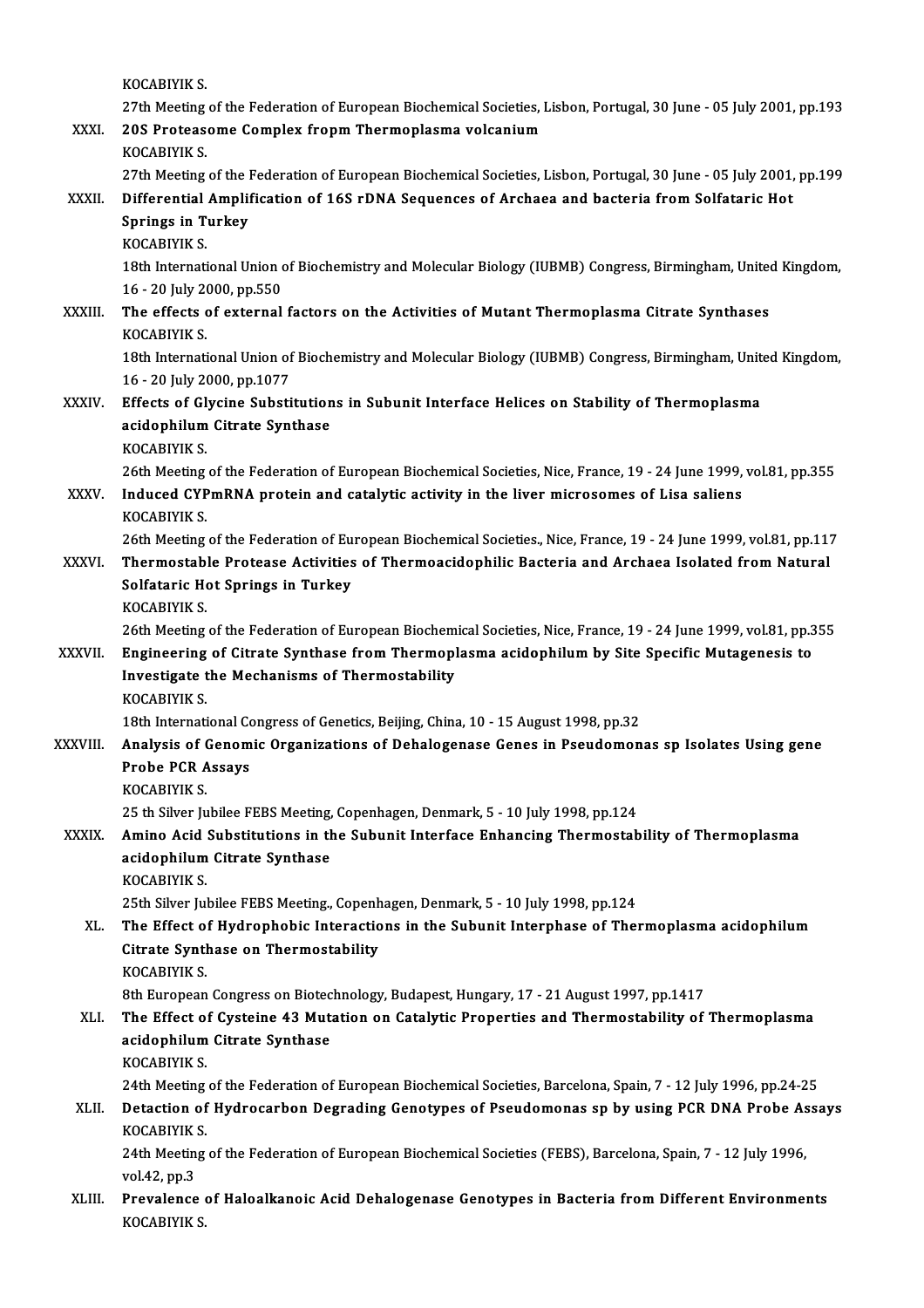NATO-ASI on ' Genome Structure and Function, Elba Island, Italy, 13 - 15 June 1996<br>Detection of Aminoglycoside 3 Phoenhotrongforeses by Heing DNA and An

XLIV. Detection of Aminoglycoside 3 Phosphotransferases by Using DNA and Antibody Probes NATO-ASI on<br>Detection of<br>KOCABIYIK S.<br>"22rd Meetin Detection of Aminoglycoside 3 Phosphotransferases by Using DNA and Antibody Probes<br>KOCABIYIK S.<br>." 23rd Meeting of the Federation of European Biochemical Societies (FEBS), Basel, Switzerland, 13 - 18 August<br>1995, pp.136

KOCABIYIK S.<br>." 23rd Meetin<br>1995, pp.136<br>Engineering XLV. Engineering of the Federation of European Biochemical Societies (FEBS), Basel, Switzerland, 13 - 18 Augu.<br>1995, pp.136<br>XLV. Engineering of Citrate Synthase from Thermoplasma acidophilum by Site Directed Mutagenesis<br>KO

1995, pp.136<br>Engineering<br>KOCABIYIK S.<br><sup>22rd</sup> Meeting Engineering of Citrate Synthase from Thermoplasma acidophilum by Site Directed Mutagenesis<br>KOCABIYIK S.<br>23rd Meeting of the Federation of European Biochemical Societies (FEBS)., Basel, Switzerland, 13 - 18 August<br>1995, pp.

KOCABIYIK S.<br>23rd Meeting of the Federation of European Biochemical Societies (FEBS)., Basel, Switzerland, 13 - 18 August<br>1995, pp.295 23rd Meeting of the Federation of European Biochemical Societies (FEBS)., Basel, Switzerland, 13 - 18 Aug<br>1995, pp.295<br>XLVI. Pseudomonas aeruginosa SES 938 I Elastase Some Properties as a Metalloneutral Proteinase<br>2006 Pro

1995, pp.295<br>Pseudomonas aeruginosa S<br>KOCABIYIK S., TÜRKOĞLU E. S.<br><sup>HIMS Congrees</sub>: 94. 7th Intern</sup> Pseudomonas aeruginosa SES 938 I Elastase Some Properties as a Metalloneutral Proteinase<br>KOCABIYIK S., TÜRKOĞLU E. S.<br>IUMS Congress´ 94: 7th International Congress of Bacteriology and Applied Microbiology Division, Prague,

KOCABIYIK S., TÜRKOĞLU E. S.<br>IUMS Congress´ 94: 7th International Congress of Bacteriology and Applied Microbiology Division, Prague, Czech<br>Republic, 3 - 08 July 1994, pp.528 IUMS Congress' 94: 7th International Congress of Bacteriology and Applied Microbiology Division, Pragu<br>Republic, 3 - 08 July 1994, pp.528<br>XLVII. Cloning and Expression of a Haloacid Dehalogenase Gene from Pseudomonas sp St

Republic, 3 - 0<br>Cloning and<br>KOCABIYIK S.<br>UMS Congres Cloning and Expression of a Haloacid Dehalogenase Gene from Pseudomonas sp Strain 19S<br>KOCABIYIK S.<br>IUMS Congresses´ 94: 7th International Congress of Bacteriology and Applied Microbiology Division, Prague, 3 - 08<br>Iuly 1994

KOCABIYIK S.<br>IUMS Congresses´ 94: 7th International Congress of Bacteriology and Applied Microbiology Division, Prague, 3 - 08<br>July 1994, pp.209 IUMS Congresses' 94: 7th International Congress of Bacteriology and Applied Microbiology Div:<br>July 1994, pp.209<br>XLVIII. The Role of Arginine 211 in ATP Binding of Aminoglycoside 3 Phosphotransferase II

July 1994, pp.209<br>The Role of Arginine 211 in<br>KOCABIYIK S., TÜRKOĞLU E. S.<br>22nd EEBS Mesting Staskhelm The Role of Arginine 211 in ATP Binding of Aminoglycosi<br>KOCABIYIK S., TÜRKOĞLU E. S.<br>22nd FEBS Meeting, Stockholm, Sweden, 4 - 09 July 1993, vol.13<br>Isalatian and Characterizatian of Flastase from Bastaria

22nd FEBS Meeting, Stockholm, Sweden, 4 - 09 July 1993, vol.13

KOCABIYIK S., TÜRKOĞLU E. S.<br>22nd FEBS Meeting, Stockholm, Sweden, 4 - 09 July 1993, vol.13<br>XLIX. Isolation and Characterization of Elastase from Bacteria and Human Leukocyte<br>KOCABIYIK S., TÜRKOĞLU E. S. Isolation and Characterization of Elastase from Bacteria and Hu<br>KOCABIYIK S., TÜRKOĞLU E. S.<br>22nd FEBS Meeting, Stockholm, Sweden, 4 - 09 July 1993, vol.13, pp.246<br>Site Specific Mutations in the Analogous Nucleotide Bindin

- KOCABIYIK S., TÜRKOĞLU E. S.<br>22nd FEBS Meeting, Stockholm, Sweden, 4 09 July 1993, vol.13, pp.246<br>L. Site Specific Mutations in the Analogous Nucleotide Binding Loop P Loop Motif of Aminoglycoside 3<br>Pheenhetransforese II 22nd FEBS Meeting, Stockholm, Sw<br>Site Specific Mutations in the A<br>Phosphotransferase II APH 3 II<br>VOCAPIVIV S Site Specific<br>Phosphotrar<br>KOCABIYIK S.<br>Cold Spring H
	-

Phosphotransferase II APH 3 II<br>KOCABIYIK S.<br>Cold Spring Harbor Laboratory Meeting on Molecular Genetics of Bacteria and Phages., New York, United States Of KOCABIYIK S.<br>Cold Spring Harbor Laborator<br>America, 18 - 23 August 1992<br>Site Specific Mutations of H Cold Spring Harbor Laboratory Meeting on Molecular Genetics of Bacteria and Phages., New York, United States Of<br>America, 18 - 23 August 1992<br>LI. Site Specific Mutations of Highly Conserved Residues in APH 3 II Phenotypic a

- America, 18 23 Augu<br>Site Specific Mutation<br>of Mutant Enzymes<br>YOCAPIVIY S Site Specific<br>of Mutant Er<br>KOCABIYIK S.<br><sup>02nd Conoral</sup>
	-

of Mutant Enzymes<br>KOCABIYIK S.<br>92nd General Meeting of the American Society for Microbiology, New Orleans, United States Of America, 26 - 30 KOCABIYIF<br>92nd Gene<br>May 1992<br>Structure 92nd General Meeting of the American Society for Microbiology, New Orleans, United States<br>May 1992<br>LII. Structure Function Analysis for Aminoglycoside 3 Phosphotransferase II APH 3 II

## May 1992<br>LII. Structure Function Analysis for Aminoglycoside 3 Phosphotransferase II APH 3 II<br>KOCABIYIK S. Structure Function Analysis for Aminoglycoside 3 Phosphotransferase II APH 3 II<br>KOCABIYIK S.<br>89th Annual Meeting of Southern Association of Agricultural Scientists, Biochemistry Division, Lexington, United<br>States Of Americ

KOCABIYIK S.<br>89th Annual Meeting of Southern Associa<br>States Of America, 1 - 05 February 1992<br>Kinetis Studies of Mutant Aminoglys 89th Annual Meeting of Southern Association of Agricultural Scientists, Biochemistry Division, Le<br>States Of America, 1 - 05 February 1992<br>LIII. Kinetic Studies of Mutant Aminoglycoside 3 Phosphotransferase II APH 3 II Enzy

# States Of Ame<br>Kinetic Studi<br>KOCABIYIK S.

KOCABIYIK S.<br>31st Interscience Conference on Antimicrobial Agents and Chemotherpy (ICAAC)., Chicago, United States Of KOCABIYIK S.<br>31st Interscience Conference on Antimicrobial Agen<br>America, 29 September - 02 October 1991, pp.1361<br>Structure Activity Pelationbins for Amineglyce 31st Interscience Conference on Antimicrobial Agents and Chemotherpy (ICAAC)., Chicago, United States C<br>America, 29 September - 02 October 1991, pp.1361<br>LIV. Structure Activity Relationhips for Aminoglycoside 3 Phosphotran

## America, 29 September - 02 October 1991<br>Structure Activity Relationhips for A<br>Residue 218 in Substrate Specificity<br>VOCAPIVIK S Structure Ac<br>Residue 218<br>KOCABIYIK S.<br>91st Ceneral l

**KOCABIYIK S** 

91stGeneral Meeting of the American Society for Microbiology, Dallas, United States Of America, 5 - 09 May 1991,<br>191st General Meeting of the American Society for Microbiology, Dallas, United States Of America, 5 - 09 May<br> 91st General Meeting of the American Society for Microbiology, Dallas, United States Of America, 5 - 09 May 199<br>pp.95<br>LV. Plasmid Mediated Dehalogenation of Halogenated Hydrocarbons by a Thermostable dehalogenase<br>from a Be

## pp.95<br>Plasmid Mediated Dehald<br>from a Pseudomonas sp<br>KOCAPIVIK S Plasmid Med<br>from a Pseu<br>KOCABIYIK S.<br>Summer Sebe

from a Pseudomonas sp<br>KOCABIYIK S.<br>Summer School on Molecular Biology, " Global Regulation of Gene Expression in Microorganisms, Spetsai, Greece, KOCABIYIK S.<br>Summer School on Mol<br>2 - 15 September 1990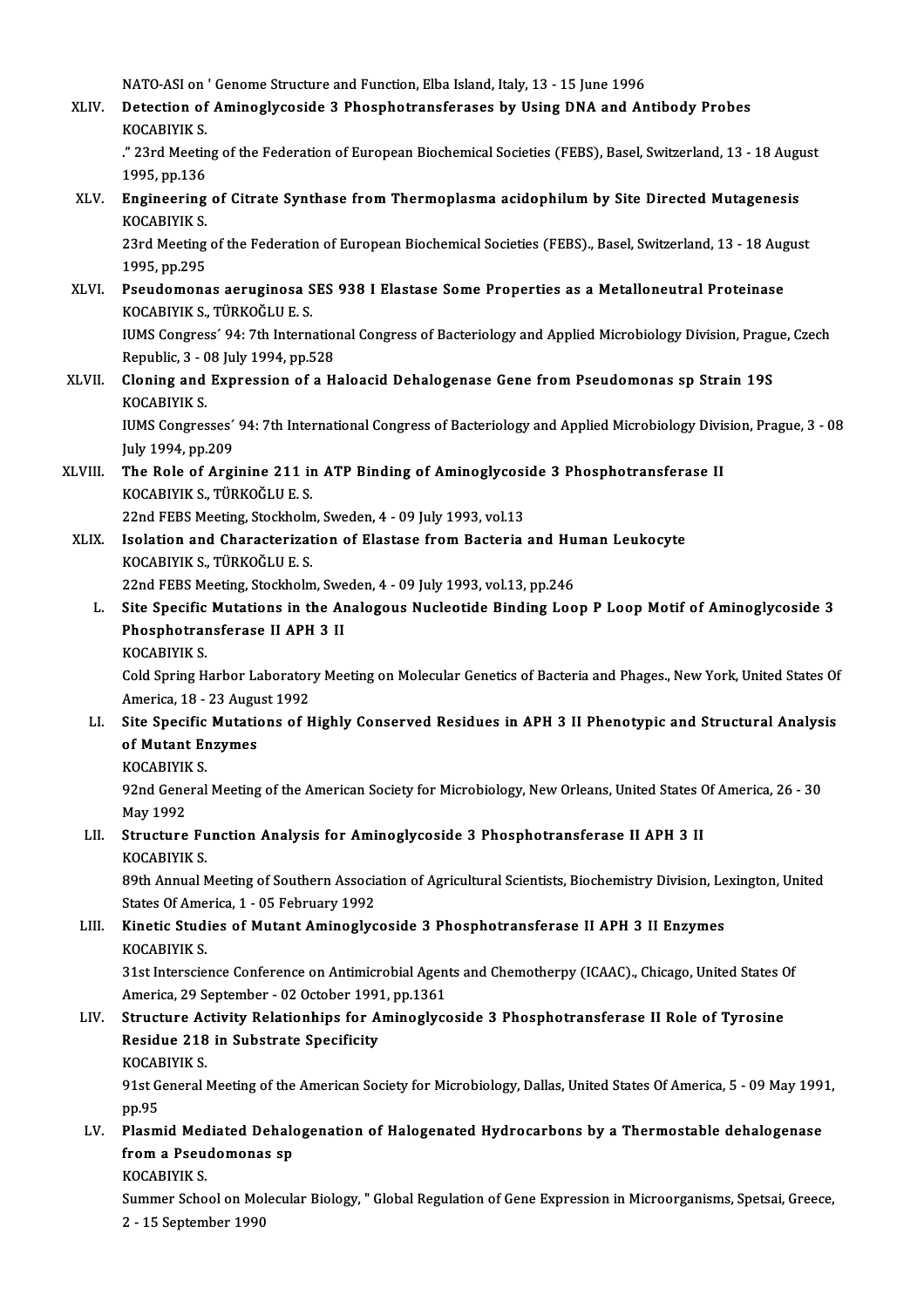LVI. Isolation of Plasmids in Pseudomonas Strains Degrading Chlorinated Hydrocarbons Isolation of<br>KOCABIYIK S.<br>16th Internati Isolation of Plasmids in Pseudomonas Strains Degradin<br>KOCABIYIK S.<br>16th International Congress of Genetics, 20 - 27 August 1988<br>Aminoglygogide Posistance Profiles of Contamisin Posi

### KOCABIYIK S.<br>16th International Congress of Genetics, 20 - 27 August 1988<br>LVII. Aminoglycoside Resistance Profiles of Gentamicin Resistant Strains of Enterobacteriaceae and<br>Resudemence 16th Internation<br>Aminoglycosid<br>Pseudomonas<br><sup>VOCAPIVIV S</sup> Aminoglycos<br>Pseudomona<br>KOCABIYIK S.<br>15th Internati Pseudomonas<br>KOCABIYIK S.<br>15th International Congress of Chemotherapy, İstanbul, Turkey, 20 - 27 July 1987, pp.224<br>Plasmid Modiated Engumatis Deterification of Aminoglycaside Antibiotiss in Clip

KOCABIYIK S.<br>15th International Congress of Chemotherapy, İstanbul, Turkey, 20 - 27 July 1987, pp.224<br>LVIII. Plasmid Mediated Enzymatic Detoxification of Aminoglycoside Antibiotics in Clinical Isolates of Gram<br>Megative 15th Internationa<br>Plasmid Mediate<br>Negative Bacilli<br><sup>VOCAPIVIV S</sup> Plasmid Med<br>Negative Ba<br>KOCABIYIK S.<br><sup>15th Internati</sub></sup> Negative Bacilli<br>KOCABIYIK S.<br>15th International Congress of Chemotherapy, İstanbul, Turkey, 20 - 27 July 1987, pp.148

#### Supported Projects

Supported Projects<br>KOCABIYIK S., ZABCI S., Project Supported by Higher Education Institutions, Bir arkeal küçük ısı şoku proteinin Tpv<br>S<sup>USD143</sup> Yanvel medifilmsyonu ve özgün küçük sansının tesrilanması 2020, 2021 supporteer in ojecte<br>KOCABIYIK S., ZABCI S., Project Supported by Higher Education Institutions, Bir arke<br>sHSP143 yapısal modifikasyonu ve özgün küçük şaperon tasarlanması, 2020 - 2021<br>KOCABIYIK S. ZABCI S. Project Support KOCABIYIK S., ZABCI S., Project Supported by Higher Education Institutions, Bir arkeal küçük ısı şoku proteinin Tpv<br>sHSP143 yapısal modifikasyonu ve özgün küçük şaperon tasarlanması, 2020 - 2021<br>KOCABIYIK S., ZABCI S., Pro

sHSP143 yapısal modifikasyonu ve özgün küçük şaperon tasarlanması, 2020 - 202<br>KOCABIYIK S., ZABCI S., Project Supported by Higher Education Institutions, Termo<br>Tepkisi ve pH homeostazının Transkripsiyon Düzeyinde İncelenme KOCABIYIK S., ZABCI S., Project Supported by Higher Education Institutions, Termoasidofilik Arkeabakteride pH Stre<br>Tepkisi ve pH homeostazının Transkripsiyon Düzeyinde İncelenmesi, 2019 - 2021<br>KOCABIYIK S., RAFIQ A., Proje

Tepkisi ve pH homeostazının Transkripsiyon Düzeyinde İncelenmesi, 2019 - 2021<br>KOCABIYIK S., RAFIQ A., Project Supported by Higher Education Institutions, ARKEA KÖKENLİ BİR KÜÇÜK ISI ŞOKU<br>PROTEİNİNDE SUBSTRAT TANINMASI VE B KOCABIYIK S., RAFIQ A., Project Supported by Higher Education Institutions, ARKEA KÖKENLİ BİR KÜÇÜK ISI ŞOKU<br>PROTEİNİNDE SUBSTRAT TANINMASI VE BAĞLANMASININ MOLEKÜLER TEMELİNİ BELİRLEMEK AMAÇLI YAPISAI<br>MODİFİKASYONLAR. 201 PROTEİNİNDE SUBSTRAT TANINMASI VE BAĞLANMASININ MOLEKÜLER TEMELİNİ BELİRLEMEK AMAÇLI YAPISAI<br>MODİFİKASYONLAR, 2018 - 2019<br>KOCABIYIK S., ZABCI S., Project Supported by Higher Education Institutions, ARKEA KÖKENLİ BİR KÜÇÜK

KOCABIYIK S., ZABCI S., Project Supported by Higher Education Institutions, ARKEA KÖKENLİ BİR KÜÇÜK ISI ŞOKU<br>PROTEİNİNİN YAPISAL DİNAMİK ANALİZİ, 2018 - 2019

KOCABIYIK S., KAÇER Y., Project Supported by Higher Education Institutions, ASIRI DERECEDE ASİDOFİLİK BİR ARKEA KÖKENLİ KÜÇÜK ISI ŞOKU PROTEİNİN HOLDAZ AKTİVİTESİNİN İYİLEŞTİRİLMESİ, 2018 - 2019 KOCABIYIK S., KAÇER Y., Project Supported by Higher Education Institutions, AŞIRI DERECEDE ASİDOFİLİK BİR AR.<br>KÖKENLİ KÜÇÜK ISI ŞOKU PROTEİNİN HOLDAZ AKTİVİTESİNİN İYİLEŞTİRİLMESİ, 2018 - 2019<br>SON Ç. D. , ZABCI S., İZGÜ K.

KÖKENLİ KÜÇÜK ISI ŞOKU PROTEİNİN HOLDAZ AKTİVİTESİNİN İYİLEŞTİRİLMESİ, 2018 - 2019<br>SON Ç. D. , ZABCI S., İZGÜ K. F. , ATAY Ö., DOĞAN M., YANIK T., KOCABIYIK S., ÖNDE S., Project Supported by Hig<br>Education Institutions, G-a SON Ç. D. , ZABCI S., İZGÜ K. F. , ATAY Ö., DOĞAN M., YANIK T., KOCABIYIK S., ÖNDE S., Project Supported by Higher<br>Education Institutions, G-alpha (i) proteinlerinin homodimerizasyonunun canlı hücrelerde tespiti, 2018 - 20 Education Institutions, G-alpha (i) proteinlerinin homodimerizasyonunun canlı hücrelerde tespiti, 2018 - 2019<br>KOCABIYIK S., Project Supported by Higher Education Institutions, ARKEA KÖKENLİ BİR KÜÇÜK ISI ŞOKU PROTEİNİNİN<br>Y KOCABIYIK S., Project Supported by Higher Education Institutions, ARKEA KÖKENLİ BİR KÜÇÜK ISI ŞOKU PROTEİNİNİN<br>YAPISAL DİNAMİK ANALİZİ, 2017 - 2017<br>KOCABIYIK S., Project Supported by Higher Education Institutions, AŞIRI DE

YAPISAL DİNAMİK ANALİZİ, 2017 - 2017<br>KOCABIYIK S., Project Supported by Higher Education Institutions, AŞIRI DERECEDE A<br>KÜÇÜK ISI ŞOKU PROTEİNİN HOLDAZ AKTİVİTESİNİN İYİLEŞTİRİLMESİ, 2017 - 2017<br>Kosabiyik S. TURITAK Projec KOCABIYIK S., Project Supported by Higher Education Institutions, AŞIRI DERECEDE ASİODOFOLİK BİR ARKEA KÖKE<br>KÜÇÜK ISI ŞOKU PROTEİNİN HOLDAZ AKTİVİTESİNİN İYİLEŞTİRİLMESİ, 2017 - 2017<br>Kocabiyik S., TUBITAK Project, Küçük Is

KÜÇÜK ISI ŞOKU PROTEİNİN HOLDAZ AKTİVİTESİNİN İYİLEŞTİRİLMESİ, 2017 - 2017<br>Kocabiyik S., TUBITAK Project, Küçük Isı Şoku Proteini Tpv HSP14.3'ün Alfa Kristalin Motifine İlişkin Yapı-Fonksiyon<br>Analizi, 2015 - 2017 Kocabiyik S., TUBITAK Project, Küçük Isı Şoku Proteini Tpv HSP14.3'ün Alfa Kristalin Motifine İlişkin Yapı-Fonksiyc<br>Analizi, 2015 - 2017<br>KOCABIYIK S., Project Supported by Higher Education Institutions, FEN BİLİMLERİ ENSTİ

Analizi, 2015 - 2017<br>KOCABIYIK S., Project<br>PROJESİ, 2014 - 2016<br>KOCABIYIK S. SON G.I KOCABIYIK S., Project Supported by Higher Education Institutions, FEN BİLİMLERİ ENSTİTÜSÜ/LİSANSÜSTÜ TEZ<br>PROJESİ, 2014 - 2016<br>KOCABIYIK S., SON Ç. D. , YANIK T., ZABCI S., Project Supported by Higher Education Institutions

PROJESİ, 2014 - 2016<br>KOCABIYIK S., SON Ç. D. , YANIK T., ZABCI S., Project Supported by Higher Education Institutions, Isı şoku altında<br>termofilik arkea'da (model: Thermoplasma volcanium) global gen anlatımındaki farklılaş KOCABIYIK S., SON Ç<br>termofilik arkea'da (<br>analizi, 2015 - 2015<br>KOCABIYIK S. Projec termofilik arkea'da (model: Thermoplasma volcanium) global gen anlatımındaki farklılaşmanın mikrodizin tekniği<br>analizi, 2015 - 2015<br>KOCABIYIK S., Project Supported by Higher Education Institutions, FEN BİLİMLERİ ENSTİTÜSÜ/

analizi, 2015 - 2015<br>KOCABIYIK S., Project<br>PROJESİ, 2014 - 2015<br>KOCABIYIK S. Project KOCABIYIK S., Project Supported by Higher Education Institutions, FEN BİLİMLERİ ENSTİTÜSÜ/LİSANSÜSTÜ TEZ<br>PROJESİ, 2014 - 2015<br>KOCABIYIK S., Project Supported by Higher Education Institutions, FEN BİLİMLERİ ENSTİTÜSÜ/LİSANS

PROJESİ, 2014 - 2015<br>KOCABIYIK S., Project<br>PROJESİ, 2014 - 2014<br>KOCABIYIK S. Project KOCABIYIK S., Project Supported by Higher Education Institutions, FEN BİLİMLERİ ENSTİTÜSÜ/LİSANSÜSTÜ TEZ<br>PROJESİ, 2014 - 2014<br>KOCABIYIK S., Project Supported by Higher Education Institutions, FEN BİLİMLERİ ENSTİTÜSÜ/LİSANS

PROJESİ, 2014 - 2014<br>KOCABIYIK S., Project Supported by Higher Education Institutions, FEN BİLİMLERİ ENSTİTÜSÜ/LİSANSÜSTÜ TEZ<br>PROJESİ, 2014 - 2014 KOCABIYIK S., Project Supported by Higher Education Institutions, FEN BİLİMLERİ ENSTİTÜSÜ/LİSANSÜSTÜ TEZ<br>PROJESİ, 2014 - 2014<br>YANIK T., SON Ç. D. , KOCABIYIK S., Project Supported by Higher Education Institutions, Kokain v

PROJESİ, 2014 - 2014<br>YANIK T., SON Ç. D. , KOCABIYIK S., Project Supported by Higher Education Institutions, Kokain ve Amfetamin ile<br>Edilen Transkript (CART)´le Etkileşip ERK fosforilasyonunu tetikleyen belirlenmiş on GPCR YANIK T., SON Ç. D. , KOCABI<br>Edilen Transkript (CART)´le<br>doğrulanması., 2014 - 2014<br>KOCABIVIK S. Breiset Sunne Edilen Transkript (CART)´le Etkileşip ERK fosforilasyonunu tetikleyen belirlenmiş on GPCR geninin qRT-PCR ile<br>doğrulanması., 2014 - 2014<br>KOCABIYIK S., Project Supported by Higher Education Institutions, FEN BİLİMLERİ ENSTİ

doğrulanması., 2014 -<br>KOCABIYIK S., Project<br>PROJESİ, 2014 - 2014<br>Kosaburlu S., TUBITAK KOCABIYIK S., Project Supported by Higher Education Institutions, FEN BİLİMLERİ ENSTİTÜSÜ/LİSANSÜSTÜ TEZ<br>PROJESİ, 2014 - 2014<br>Kocabıyık S., TUBITAK Project, Archeaon Thermoplasma volcanium under stress conditionsUBITAK, 20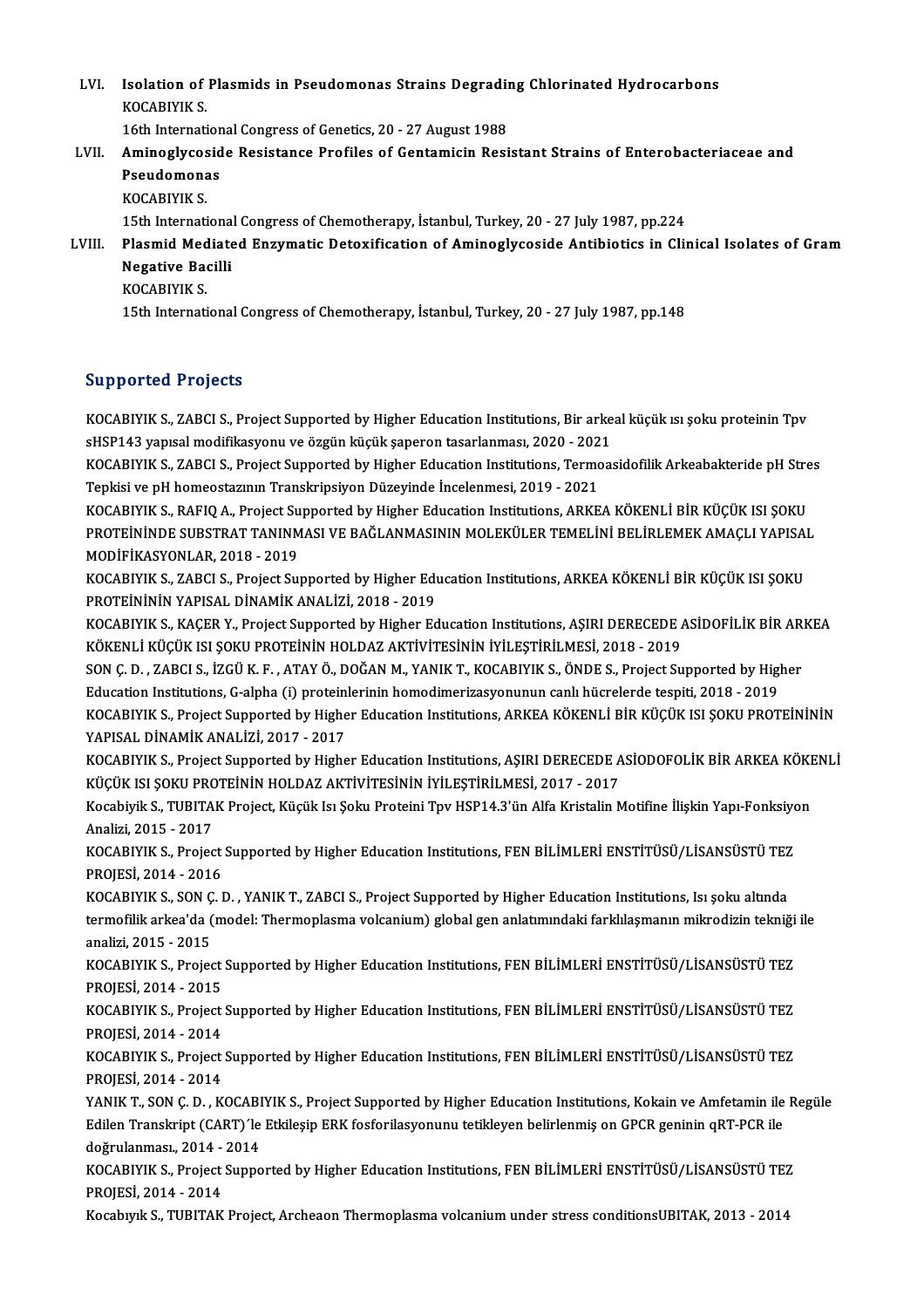KOCABIYIK S., TUBITAK Project, Termoasidofilik Arkeon Thermoplasma Volcanium Un Ekspresyon Mikrodizinleri<br>Kullanilarek Stres Kosullarında Translmintem Analizi, 2012, 2014 KOCABIYIK S., TUBITAK Project, Termoasidofilik Arkeon Thermopla<br>Kullanılarak Stres Koşullarında Transkriptom Analizi, 2013 - 2014<br>KOCABIYIK S. XII MAZ T. Project Supported by Higher Education I. KOCABIYIK S., TUBITAK Project, Termoasidofilik Arkeon Thermoplasma Volcanium Un Ekspresyon Mikrodizinleri<br>Kullanılarak Stres Koşullarında Transkriptom Analizi, 2013 - 2014<br>KOCABIYIK S., YILMAZ T., Project Supported by High

Kullanılarak Stres Koşullarında Transkriptom Analizi, 2013 - 2014<br>KOCABIYIK S., YILMAZ T., Project Supported by Higher Education Institutions, THERMOPLASMA VOLCANİUM'UN 20S<br>PROTEOZOM DÜZENLEYİCİ PROTEİN GENLERİNİN STRES KO KOCABIYIK S., YILMAZ T., Project Supported by Higher Education Institutions, THERMOPLASMA VOLCANIUM'UN 20S PROTEOZOM DÜZENLEYİCİ PROTEİN GENLERİNİN STRES KOŞULLARINDA ANLATIM PROFİLLERİNDEKİ DEĞİŞİM, 2013<br>- 2013<br>KOCABIYIK S., BRAHUSHA A., Project Supported by Higher Education Institutions, TERMOFİLİK ARKEA PİCROPHİLUS SP<br>DE MOL

- 2013<br>KOCABIYIK S., BRAHUSHA A., Project Supported by Hi<br>DE MOLEKÜLER ŞAPERON SİSTEMLERİ, 2013 - 2013<br>KOCARIYIK S. SHERALL Project Supported by Hitber KOCABIYIK S., BRAHUSHA A., Project Supported by Higher Education Institutions, TERMOFİLİK ARKEA PİCROPHİLUS SF<br>DE MOLEKÜLER ŞAPERON SİSTEMLERİ, 2013 - 2013<br>KOCABIYIK S., SHERAJ I., Project Supported by Higher Education Ins

DE MOLEKÜLER ŞAPERON SİSTEMLERİ, 2013 - 2013<br>KOCABIYIK S., SHERAJ I., Project Supported by Higher Education Institutions, THERMOPLASMA VOLCANİUM'UN Hps20<br>BENZERİ BİR KÜCÜK ISI SOKU PROTEİNİNE İLİSKİN YAPISAL ANALİZLER, 201 KOCABIYIK S., SHERAJ I., Project Supported by Higher Education Institutions, THERMOPLASMA VOLCANİUM'UN Hps20<br>BENZERİ BİR KÜÇÜK ISI ŞOKU PROTEİNİNE İLİŞKİN YAPISAL ANALİZLER, 2013 - 2013<br>YANIK T., kasap m., SON Ç. D. , KOCA

BENZERİ BİR KÜÇÜK ISI ŞOKU PROTEİNİNE İLİŞKİN YAPISAL ANALİZLER, 2013 - 2013<br>YANIK T., kasap m., SON Ç. D. , KOCABIYIK S., Project Supported by Higher Education Institutions, Kokain Ve Amfetamin<br>İle Regüle Edilen Transkrip YANIK T., kas<br>İle Regüle Ed<br>2012 - 2013<br>Kasaburk S İle Regüle Edilen Transkript(cart) İle Etkileşip Erk Fosforilasyonunu Tetikleyen G-Proteine Kenetli Reseptörün Tespiti,<br>2012 - 2013<br>Kocabıyık S., Volkan M., TUBITAK Project, Yüzeyde Güçlendirilmiş Raman Etiketi Olarak Boya

2012 - 2013<br>Kocabıyık S., Volkan M., TUBITAK Project, Yüzeyde Güçlendirilmiş Raman Etiketi Olarak Boya Hapsedilmiş Çekirdek<br>Kabuk Nanoparçacıklarının Hazırlanması, Karakterize Edilmesi ve 20S ile 26S Proteasomlarının Tayin Kocabıyık S., `<br>Kabuk Nanop<br>2011 - 2013<br>Kosaburk S Kabuk Nanoparçacıklarının Hazırlanması, Karakterize Edilmesi ve 20S ile 26S Proteasomlarının Tayininde Kullanılması,<br>2011 - 2013<br>Kocabıyık S., TUBITAK Project, Overexpression and characterization of an archeae originated s

2011 - 2013<br>Kocabiyik S., TUBITAF<br>E. coliA, 2010 - 2012<br>*VOCABINIK S. TUBIT* Kocabıyık S., TUBITAK Project, Overexpression and characterization of an archeae originated small heat shock prot<br>E. coliA, 2010 - 2012<br>KOCABIYIK S., TUBITAK Project, Arkeabakteri Kökenli Rekombinant Küçük Isı Şoku Protein

E. coliA, 2010 - 2012<br>KOCABIYIK S., TUBITAK Project, Arkeabakteri Kökenli Rekombinant Küçük Isı Şoku Proteinlerinin E. coli'de Yükse<br>Düzeyde Ekspresyonu ve Karakterizasyonu; Çeşitli Stres Koşullarında Küçük Isı Şoku Protei KOCABIYIK S., TUBITAK Project, Arkea<br>Düzeyde Ekspresyonu ve Karakteriza:<br>Farklılaşmasının Analizi, 2010 - 2012<br>Kasaburlı S. TUBITAK Project, Arkea l Düzeyde Ekspresyonu ve Karakterizasyonu; Çeşitli Stres Koşullarında Küçük Isı Şoku Protein Genlerinin Anlatım<br>Farklılaşmasının Analizi, 2010 - 2012<br>Kocabıyık S., TUBITAK Project, Arkea Kökenli 20S Proteazom Alt Birim Genle

Farklılaşmasının Analizi, 2010 - 2012<br>Kocabıyık S., TUBITAK Project, Arkea Kökenli 20S Proteazom Alt Birim Genlerinin Farklı Stres Kosullarında Gen Anlatım<br>Profillerindeki Değişimin mRNA ve Protein Düzeylerinde Nitel Olara Kocabıyık S., TUBITAK Project, Arkea Kökenli 20S Proteazom Alt Birim Genlerinin Farklı Stres Kosullarında Ge<br>Profillerindeki Değişimin mRNA ve Protein Düzeylerinde Nitel Olarak Analizi, 2010 - 2011<br>Kocabıyık S., TUBITAK Pr

Profillerindeki Değişimin mRNA ve Protein Düzeylerinde Nitel Olarak Analizi, 2010 - 2011<br>Kocabıyık S., TUBITAK Project, Rekombinant Arkeal Şaperonin (termozom) ve Ko-şaperonin (prefoldin) Gen<br>Anlatımlarının, İşlevsel Etkil Kocabıyık S., TUBITAK Project, Rekombinant Arkeal Şaperonin (termozom) ve Ko-şaperonin (prefoldin) Gen<br>Anlatımlarının, İşlevsel Etkileşimlerinin, ve Şaperon aktivitelerinin Araştırılması . TÜBİTAK Projesi, 2008 - 2009<br>KOCA Anlatımlarının, İşlevsel Etkileşimlerinin, ve Şaperon aktivitelerinin Araştırılması . TÜBİTAK Projesi, 2008 - 2009<br>KOCABIYIK S., TUBITAK Project, Thermoplasma Volcanium'da 20S Proteasomun Regülasyonu ve Isı Şoku Tepkisi İl İlişkisinin Araştırılması, 2005 - 2008

KOCABIYIK S., TUBITAK Project, Thermoplasma Volcanium'da 20S Proteasomun Regülasyonu ve Isı Şoku Tepkisi İle<br>İlişkisinin Araştırılması, 2005 - 2008<br>Kocabıyık S., TUBITAK Project, Regulation of Thermoplasma volcanium 20S Pr Kocabıyık S., TUBITAK Project, Regulation of Thermoplasma volcanium 20S Proteasome and its role in Heat-Shock<br>Response. , 2005 - 2007<br>Kocabıyık S., Project Supported by Other Official Institutions, Development of Biotechno

Response. , 2005 - 2007<br>Kocabıyık S., Project Supported by Other Of<br>a Recombinant Acid Protease, 2002 - 2004<br>Kosabuul: S. TURITAK Project, Eunression a Kocabıyık S., Project Supported by Other Official Institutions, Development of Biotechnological Process for Production (<br>a Recombinant Acid Protease, 2002 - 2004<br>Kocabıyık S., TUBITAK Project, Expression of Cloned ⊠- and ⊠

a Recombinant Acid Protease, 2002 - 2004<br>Kocabıyık S., TUBITAK Project, Expression o<br>volcanium in E.coli, 2002 - 2004 Kocabıyık S., TUBITAK Project, Expression of Cloned 21- and 21- Subunit Genes of 20S Proteasome from Thermoplasma<br>volcanium in E.coli, 2002 - 2004<br>Kocabıyık S., TUBITAK Project, Isolation, and Biochemical and Genetic Analy

Kocabıyık S., TUBITAK Project, Isolation, and Biochemical and Genetic Analysis of 20S Proteasome Complex from Kocabıyık S., TUBITAK Project, Isolation, and Biochemical and Genetic Analysis of 20S Proteasome Complex from<br>Thermoplasma volcanium, 2001 - 2002<br>Kocabıyık S., TUBITAK Project, Isolation of Thermophilic Archaea/Bacteria fr

Thermoplasma volcanium, 2001 - 2002<br>Kocabıyık S., TUBITAK Project, Isolation of Thermophilic Archaea/Bacteri<br>Thermophilic Serine Protease Gene from Archaea in E.coli. , 1998 - 2000<br>Kosaburli S., TUBITAK Project, Determinat Thermophilic Serine Protease Gene from Archaea in E.coli. , 1998 - 2000<br>Kocabıyık S., TUBITAK Project, Determination of the Mechanisms Responsible for the Thermostability of Thermoplasma

Thermophilic Serine Protease Gene from Archaea in E.coli. , 1998 - 2000<br>Kocabıyık S., TUBITAK Project, Determination of the Mechanisms Responsible for the<br>acidophilum Citrate Synthase by Using Genetic Engineering Technique

Kocabıyık S., TUBITAK Project, Cloning of a Haloacid Dehalogenase Gene from Pseudomonas sp. (19 S). TÜBİTAK Projesi,<br>1993 - 1995 acidophilum<br>Kocabıyık S.,<br>1993 - 1995<br>Kocaburlı S Kocabıyık S., TUBITAK Project, Cloning of a Haloacid Dehalogenase Gene from Pseudomonas sp. (19 S). TÜBİTAK Pı<br>1993 - 1995<br>Kocabıyık S., TUBITAK Project, Isolation and Characterization of Elastase from Pseudomonas aerugino

1993 - 1995<br>Kocabıyık S., TUBITAI<br>Projesi, 1992 - 1994 Projesi, 1992 - 1994<br>Citations

Total Citations (WOS):124 h-index (WOS):7